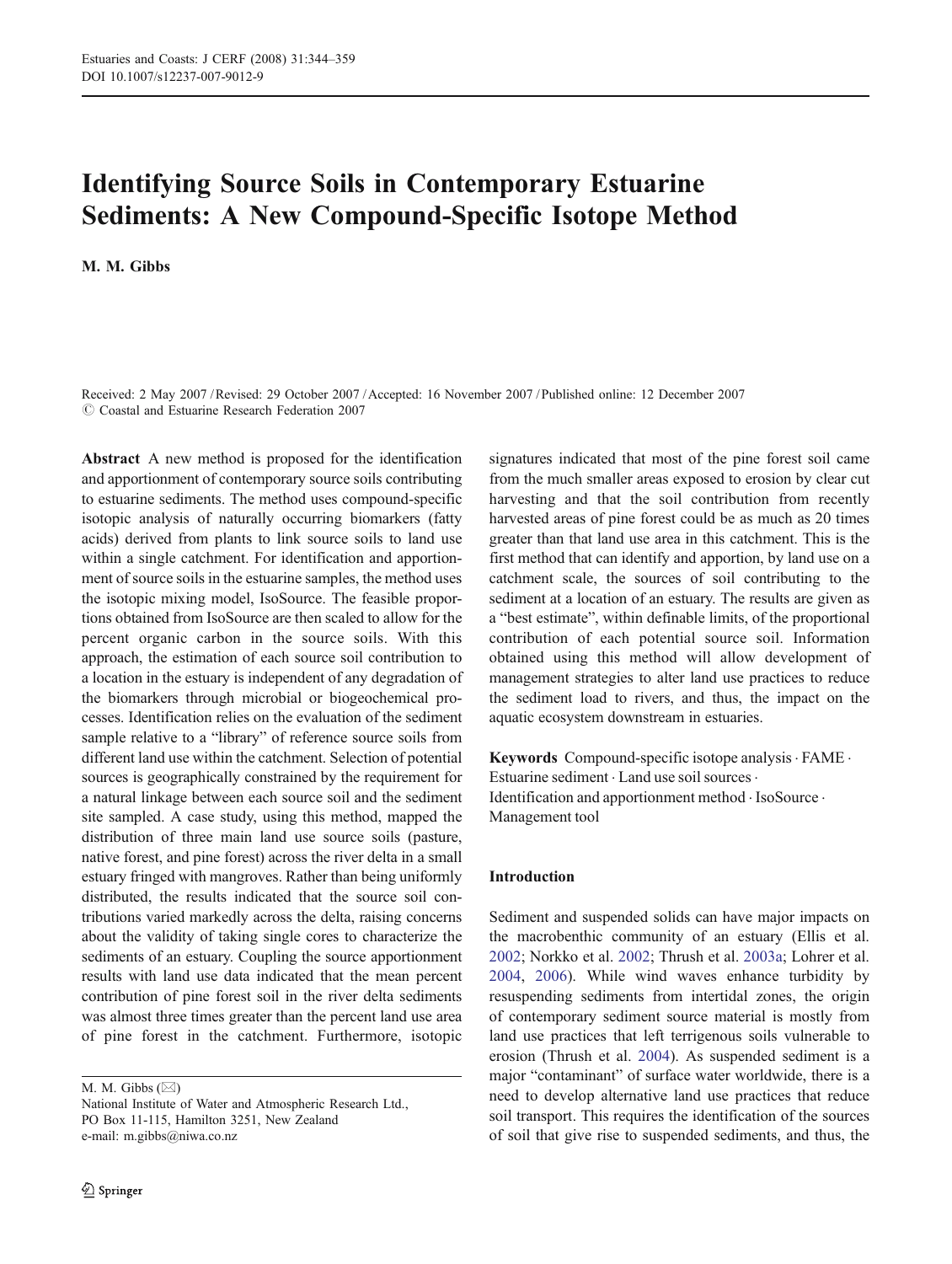land use practices which contribute excessive amounts of soil to surface waters.

As most catchments have multiple land uses and the soil may come from diffuse sources, apportioning the contribution of soil to each land use practice is difficult. Conventional methods of sediment source identification (e.g., Yeager et al. [2006\)](#page-15-0) compare suspended sediments transported through stream systems with catchment and streambank soils using a range of physical, chemical, mineralogical, and isotopic (radio nuclide) analyses. In small catchments where geologic differences are small, those methods may be impractical.

An alternative approach has been to utilize suspended sediment properties for which equivalent values exit in the catchment soils and streambanks (i.e., fingerprinting). Several studies have linked lipid biomarkers, such as fatty acids, in sediments to terrigenous sources (Boon et al. [1975](#page-13-0); Perry et al. [1979](#page-15-0); van Vleet and Quinn [1979](#page-15-0); Volkman [1986](#page-15-0), [2006](#page-15-0); Karlik and Szpakowska [2001;](#page-14-0) Shi et al. [2001;](#page-15-0) Mead et al. [2005;](#page-14-0) Ratnayake et al. [2005,](#page-15-0) [2006](#page-15-0); Banowetz et al. [2006](#page-13-0)). Soil fatty acid methyl ester (FAME) analysis has provided fingerprints characteristic of soil organic components. Using the FAME profile of a soil compared with a library of similar profiles of soils from known geographical locations, it was possible to identify the soil's source (Kennedy [1998;](#page-14-0) Ibekwe and Kennedy [1999](#page-14-0)). However, whereas FAME profiles have been used to identify sources of soil in surface waters (Banowetz et al. [2006](#page-13-0)), the utility of this classification was limited to 1– 2 weeks after test soils were submerged because the FAME profile degraded, i.e., the fatty acid concentrations changed during diagenesis.

Recent studies using  ${}^{13}$ C and  ${}^{15}$ N stable isotope analyses of organic matter (e.g., Cloern et al. [2002;](#page-14-0) Cook et al. [2004\)](#page-14-0) were able to discriminate between terrigenous and estuarine sources, although the reliability of the results were confounded by seasonal changes in isotopic composition and microbial processes in the estuarine sediments. Other studies have found that the molecular isotopic composition of the organic biomarkers, i.e., compound-specific isotope analysis (CSIA), in sediment can resolve terrigenous from marine origin (Shi et al. [2001](#page-15-0); Glaser and Zech [2005;](#page-14-0) Mead et al. [2005;](#page-14-0) Boyd et al. [2006;](#page-13-0) Hu et al. [2006;](#page-14-0) Sachse et al. [2006](#page-15-0)). The CSIA technique evaluates the  $\delta^{13}$ C isotopic signature of each organic compound in the biomarker mixture (Boschker and Middelburg [2002](#page-13-0)) rather than the relative proportions of these compounds, as in FAME profiles.

Conceptually, the soil or sediment sample contains a "pool" of each organic compound. Each organic compound has a  $\delta^{13}$ C isotopic signature that does not change once formed because non-degradative processes such as volatilization, dilution, dispersion, and equilibrium sorption do not cause significant isotope fractionation (Blessing et al.

[2007](#page-13-0) and references therein). If a portion of the pool of an organic compound is degraded by biological processes, the breakdown products have different chemical structures and are no longer part of that pool. Thus, while the size of the pool (i.e., concentration of the organic compound in the sample) decreases, the  $\delta^{13}$ C isotopic signature of that compound does not change. This means that the CSIA technique does not rely on the absolute or relative concentrations of individual organic compounds, which may change considerably during weathering and decomposition processes (Boyd et al. [2006](#page-13-0)). Consequently, CSIA techniques may provide a more robust method for identifying the sources of soil in the estuarine sediment.

CSIA techniques have been used to apportion sources of polychlorinated biphenyls in food web studies (e.g., Yanik et al. [2003\)](#page-15-0). In estuarine studies, the CSIA technique has mostly been used to examine the sources of organic matter in the estuarine sediments (e.g., Rieley et al. [1991;](#page-15-0) Collister et al. [1994;](#page-14-0) Canuel et al. [1997\)](#page-13-0). Cifuentes and Salata [\(2001](#page-14-0)) compared bacterial fatty acid CSIAs and bulk carbon isotopic ratios in diverse terrestrial, estuarine, and marine environments. Goñi et al [\(1997\)](#page-14-0) used CSIA of lignins to show that offshore lignins in the Gulf of Mexico were derived from erosion of grassland  $(C_4)$  soils, whereas inshore lignins mostly came from  $C_3$  plant detritus from coastal forests. However, whereas these applications focused on the sources of organic matter, none attempt to determine and apportion the sources of soil contributing to estuarine sediment.

To achieve this, the source soils must have naturally occurring organic biomarker labels which can be used to link them to specific locations in the catchment. Likely biomarker labels are the organic compounds leached from plant leaves and roots. While some plants produce a range of organic compounds that are plant specific, they also produce a suite of fatty acids and other compounds that are common to most plants (Ibekwe and Kennedy [1999;](#page-14-0) Wiesenberg et al. [2004](#page-15-0); Bi et al. [2005;](#page-13-0) Otto et al. [2005a](#page-15-0), [b\)](#page-15-0). Leaf waxes and associated  $n$ -alkanes are not especially water-soluble, so these compounds may be trapped on the leaf litter or on the soil surface. Mid-chain length fatty acids (i.e., C12:0 to C24:0) are more readily soluble in water, and thus, can be carried deep into the soil by infiltrating rainwater. These fatty acids and other compounds become bound to mineral and clay particles in the upper soil (e.g., Thurman [1985;](#page-15-0) Williams et al. [2006\)](#page-15-0), becoming labels for those soil particles. Different plants produce the same compounds (e.g., fatty acids) but with different compoundspecific isotopic signatures (Chikaraishi and Naraoka [2003](#page-14-0)). This implies that those compounds are produced via different pathways in different plant groups or by different habitat conditions for similar plant groups (e.g., Collister et al. [1994\)](#page-14-0). Once bound to the soil particles, the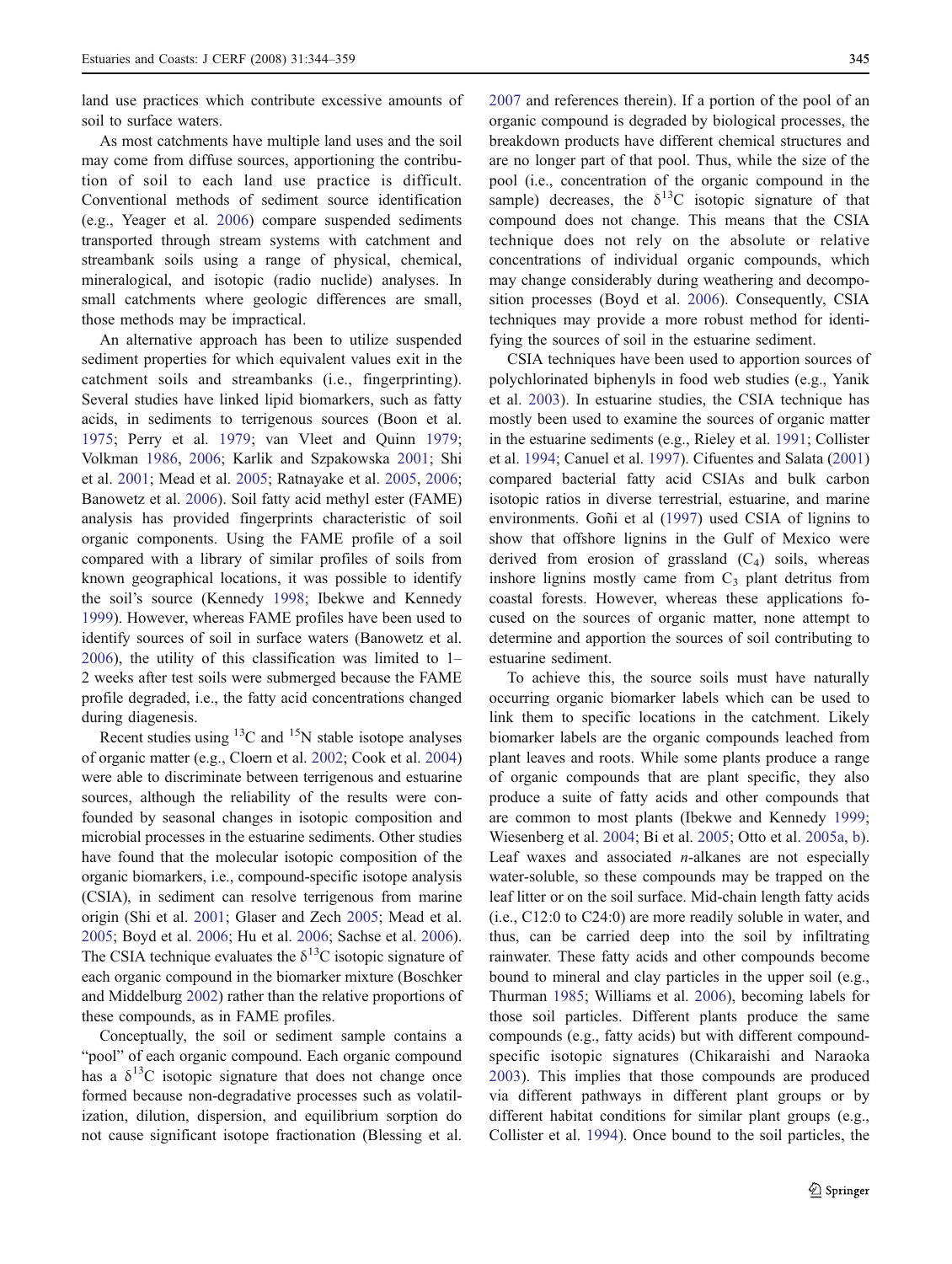<span id="page-2-0"></span>isotopic values of the fatty acids (and other organic compounds) do not change (Blessing et al. [2007](#page-13-0) and references therein). This fact has been used in geoarchaeological (e.g., Hayes et al. [1990](#page-14-0); Simpson et al. [1999](#page-15-0)), palaeoclimate (e.g., Glaser [2005](#page-14-0); Glaser and Zech [2005\)](#page-14-0) and palaeodietary studies (e.g., Fogel and Tuross [2003](#page-14-0); Tripp and Hedges [2004\)](#page-15-0) where the isotopic values have remained unchanged for hundreds or thousands of years.

Because different land uses are often defined by the dominant plant species growing on the land, e.g., pasture, crops, forests etc., the CSIA of those compounds in sediment could be used to identify land use contributions to the estuary, i.e., the isotopic signatures of the fatty acids identifies that soil particle as coming from that land use.

The aim of this study was to develop a method that could identify and apportion the contribution of soils from different land uses to the sediments of an estuary. Preliminary investigations established that there were significant differences in abundance of naturally occurring fatty and resin acids as well as their compound-specific

Fig. 1 Study site map with details of the Mahurangi catchment showing major areas of different land use around the Mahurangi River left and right branches (bounded by the broken line) and each side of the Mahurangi Harbour (bounded by the broken and dotted line) to the sea. Sampling points are described in Table [1.](#page-3-0) About 70% of the catchment is classified as agricultural, mainly in pasture. The box encloses the area examined in the case study (see text)

isotopic values in extracts from different land use soils and harbor sediments. This paper presents a technique using fatty acid CSIA of different land use soils coupled with an isotopic mixing model to identify and apportion their contribution to estuarine sediments. This was part of a case study of a New Zealand estuary where there have been changes in species diversity associated with a decline in sediment-sensitive macrobenthic species potentially caused by an increase in sediment flux and sedimentation (Ellis et al. [2002](#page-14-0); Cummings et al. [2003](#page-14-0)).

# Materials and Methods

#### Study Site

Mahurangi Harbour [36°26.1 S, 175°42.5 E] on the east coast of the North Island of New Zealand has a total catchment area of  $117 \text{ km}^2$ , about half of which is associated with the Mahurangi River system (Fig. 1). The

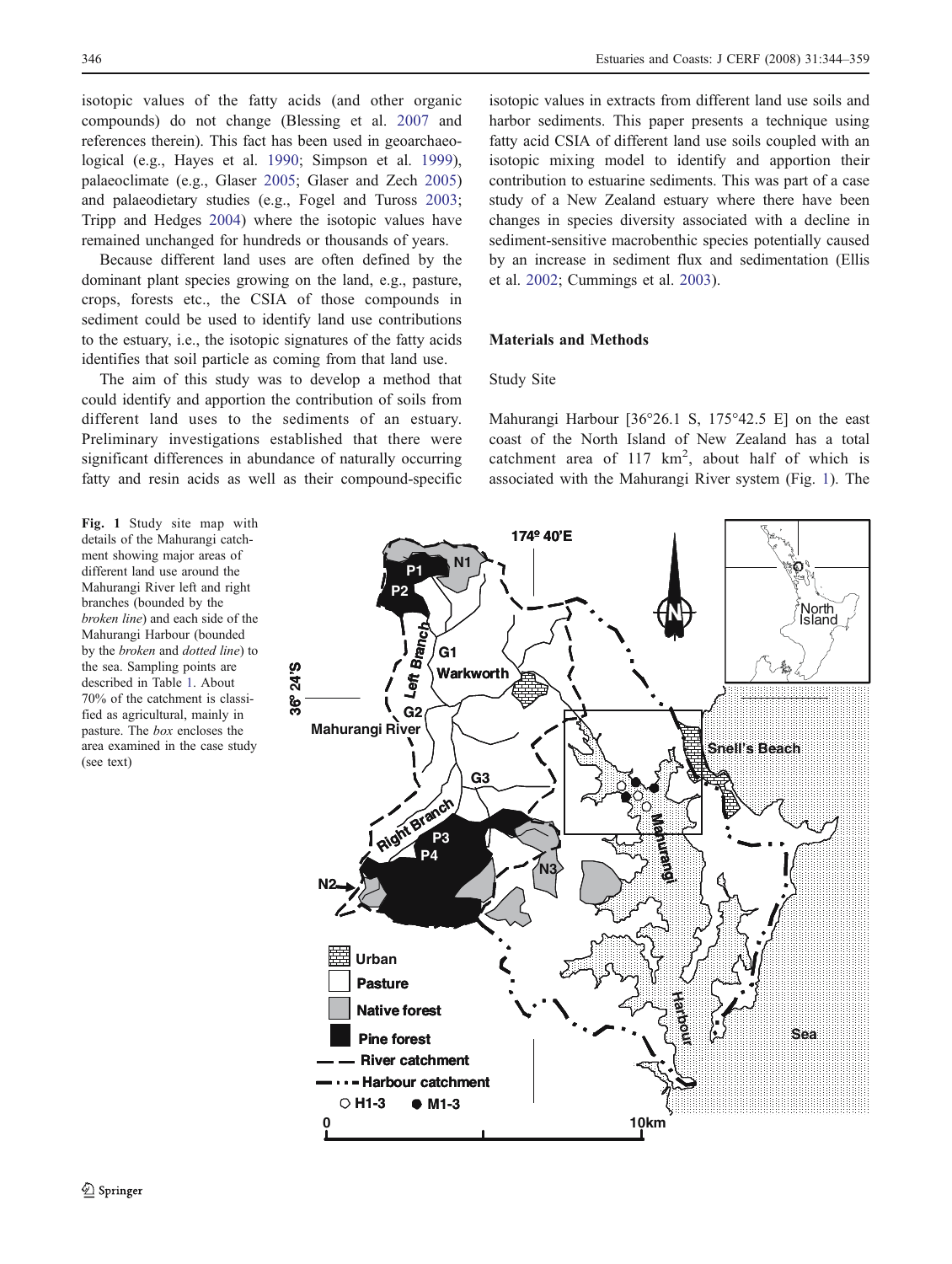<span id="page-3-0"></span>catchment has multiple land use estimated as about 70% agriculture—mainly pasture on the lower slopes and flatland; 20% native forest—in steep-sided gullies along the river and ephemeral stream channels and along the steep ridge tops around the catchment; 8% pine forest (Pinus radiata)—on the steep-lands around the headwaters of the left and right branches of the Mahurangi River; and about 4% urban—which includes roads and the settlements of Warkworth at the head of the harbor and Snell's Beach on the northern side of the harbor (Fig. [1](#page-2-0)).

The upper harbor is fringed with mangroves, Avicennia marina. The harbor is used for aquaculture and has extensive areas of rack-farmed Pacific oysters, Crassostrea gigas, on the intertidal sandflats. The harbor used to have large populations of the suspension-feeding pinnid bivalve, Atrina zelandica, which often formed large patches of up to  $100 \text{ m}^{-2}$  (Hewitt et al. [2002\)](#page-14-0) on the seafloor. The recent decline in abundance of A. zelandica has been attributed to increased suspended solids in the harbor (Ellis et al. [2002](#page-14-0)), possibly associated with the harvesting of production pine forest in the catchment.

A series of geological and hydrological studies and models of the harbor and catchment for the Auckland Regional Council determined that there has been a change in the sediment accumulation rates (SAR) in the estuary since European settlement in the catchment in the 1850s (Swales et al. [1997](#page-15-0), [2002](#page-15-0)). SARs were estimated to have increased tenfold in the last 150 years, with present day estimates in

the upper estuary around the river delta at about 20 mm year−<sup>1</sup> (Swales et al. [2002\)](#page-15-0). Catchment hydrological models indicated that about 30% of the annual sediment load to the harbor was delivered via the Mahurangi River, with the remaining 70% coming from small sub-catchments along both sides of the harbor from the river to the sea (Stroud and Cooper [1997](#page-15-0)). The predicted total annual sediment load (26 year average) was 45,852 t year<sup>-1</sup> (range 10,913 to 121,058 t year−<sup>1</sup> ) (Stroud and Cooper [1997](#page-15-0)), with an average of 330 day year<sup>-1</sup> producing sediment loads of about 1 t day<sup> $-1$ </sup> and four or five events per year producing sediment loads of 3,000 to 30,000 t day<sup>-1</sup> (Stroud [2003\)](#page-15-0). There was no indication from the modeling of the relative contributions of soil from the different land uses.

# Sampling

Soils Soil samples (about 2 kg) were collected from the three main land use types (i.e., pasture, native forest, pine forest) at selected locations in the catchment (Table 1; Fig. [1](#page-2-0)). The sampling procedure involved removing the leaf litter layer before taking a scrape of the top 20 mm of exposed soil using a stainless steel spade. At each location, multiple subsamples from an area of about  $10-20$  m<sup>2</sup> were combined in a clean dry 5-l sealable plastic bucket as a bulk sample to ensure the sample was representative of that land use. For pasture samples, shallow sods were turned over and the soil shaken from the grass roots.

|                     | Table 1 Initial method  |  |  |  |  |  |  |  |
|---------------------|-------------------------|--|--|--|--|--|--|--|
|                     | development source soil |  |  |  |  |  |  |  |
| and sediment sample |                         |  |  |  |  |  |  |  |
|                     | locations and land use  |  |  |  |  |  |  |  |
| descriptions        |                         |  |  |  |  |  |  |  |

| Soil/sediment CODE | Land use description                                                      |
|--------------------|---------------------------------------------------------------------------|
| Pasture            |                                                                           |
| G1                 | Grass—flat flood-plain near river (left branch)                           |
| G <sub>2</sub>     | Grass-flat flood-plain near ephemeral channel (left branch)               |
| G <sub>3</sub>     | Grass—rolling hillside near river (right branch)                          |
| Native forest      |                                                                           |
| N1                 | Native forest—steep (Nikau, Rimu, Titoke, tree ferns; left branch)        |
| N <sub>2</sub>     | Native forest—steep (Nikau, Rimu, Titoke, Taraire; right branch)          |
| N <sub>3</sub>     | Native forest—steep (Kauri, Rimu, Tanekaha, Titoke, Kanuka; right branch) |
| Pine forest        |                                                                           |
| P1                 | Undisturbed mature pine—steep (left branch)                               |
| P <sub>2</sub>     | Soil/subsoil in recent clear cut pine—steep (left branch)                 |
| P <sub>3</sub>     | Undisturbed mature pine—steep (right branch)                              |
| P <sub>4</sub>     | Soil/subsoil in recent clear cut pine—steep (right branch)                |
| Harbor mangrove    |                                                                           |
| M1                 | Edge of mangroves in side arm (left bank)                                 |
| M <sub>2</sub>     | Under large mangroves along main channel (left bank)                      |
| M <sub>3</sub>     | Under large mangroves along main channel (right bank)                     |
| Harbor intertidal  |                                                                           |
| H1                 | Upstream end of mud bank on river delta (right bank)                      |
| H <sub>2</sub>     | Outside edge of mud bank in middle of river delta (right bank)            |
| H <sub>3</sub>     | Downstream end of mud bank on river delta (right bank)                    |

Locations are marked on the site map (Fig. [1\)](#page-2-0)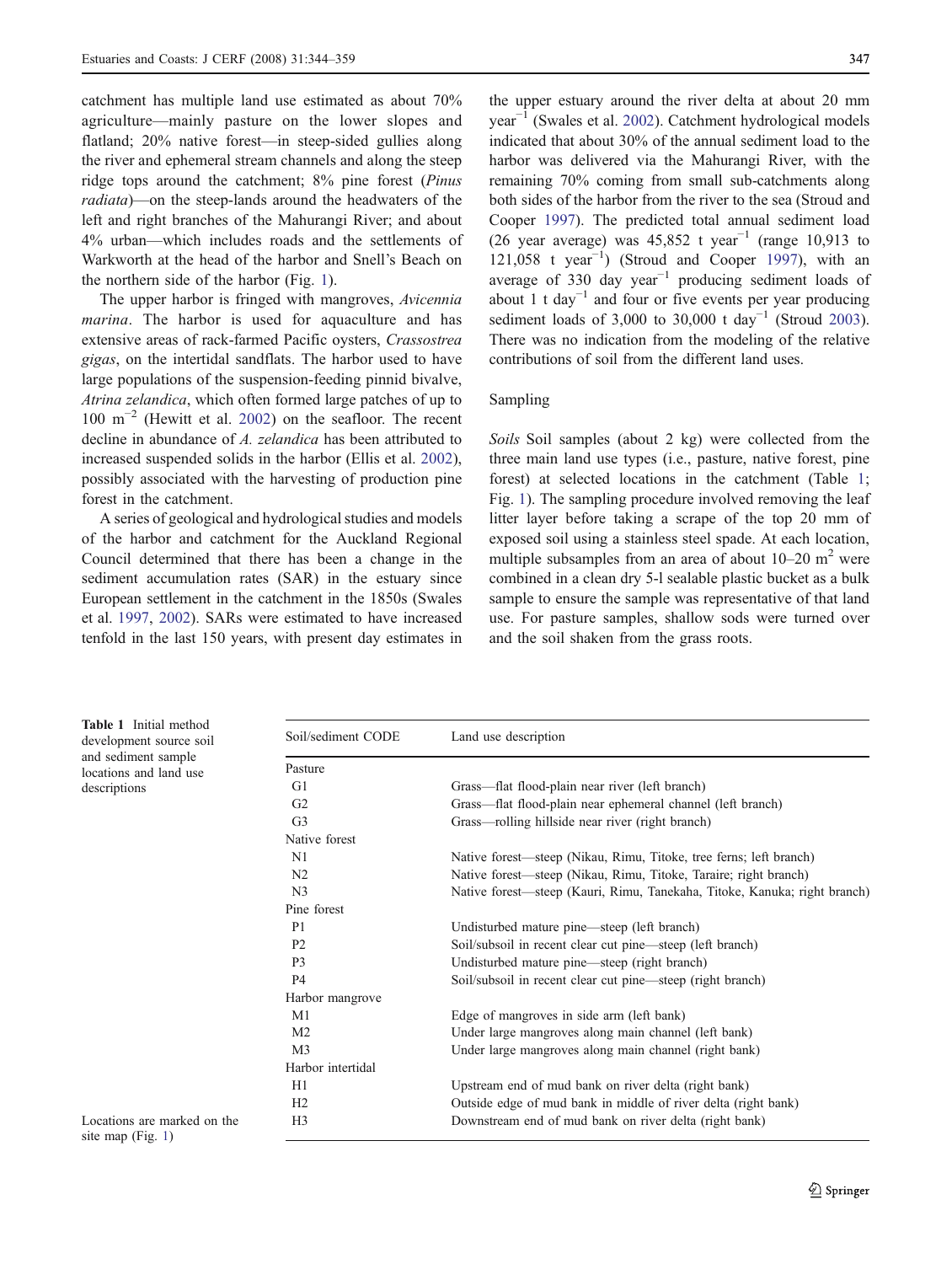Sediments Sediment samples (Table [1](#page-3-0)) for the initial method development were collected in autumn (March 2005) from the surface sediments (top 20 mm) at six locations spaced across the river delta zone at the head of the Mahurangi Harbour, including three from open mudflats and three from beneath fringing mangroves. At each location, multiple subsamples were collected from an area of several square meters using either a core tube (100-mm diameter), which was sectioned to recover the surface 20-mm layer, or a scoop between the mangrove roots. The subsamples were combined in a single 5-l plastic bucket to produce a bulk sample which was representative of the estuarine location.

During a survey of Mahurangi Harbour in spring (November– December 2005), 77 sediment samples were collected at irregular spatial intervals across the whole estuary. Thirty of those intertidal and sub-tidal sediment samples, collected across the Mahurangi River delta and upper harbor sidearms, have been used as a case study to evaluate the spatial distribution of source soils entering the upper harbor via the Mahurangi River. An additional sample from the entrance to the Mahurangi Harbour was used as the coastal endmember in the modeling phase.

# Analytical Methods

Processing Each bulk soil or sediment sample was mixed and sieved through a stainless steel 1-mm mesh to remove stones, shells, plant material, invertebrates, and benthic macrofauna. The buckets were sealed for transport to the laboratory where they were stored in the dark at 4°C pending processing within 7 days. An aliquot of each sample was taken for gravimetric determination of moisture content, after drying at 105°C, and organic content, by loss on ignition at 550°C. The remainder of each sample was dried at 60°C in a large flat aluminum tray in an air-fan oven. There have been differing opinions about the use of air drying versus freeze drying of samples. Dannheim et al. [\(2007\)](#page-14-0) raised the possibility that freeze drying could affect the organic carbon stable isotope ratios, whereas McClymont et al. [\(2007](#page-14-0)) recommends freeze drying of marine sediment for certain analyses. The dry sample was ground to a fine powder using a heavy duty stainless steel coffee grinder. Coarse materials were removed by sieving (100-μm mesh, stainless steel) and reground. The ground sample was stored in a screw-cap wide-mouth polyethylene terephthalate (PET) plastic jar at room temperature in the dark. All processing equipment was cleaned between samples using warm water to remove solid particles and solvents (acetone and ethanol) to remove any residual organic material. The size of each bulk sample being processed was considered to effectively reduce the consequence of any cross contamination by dilution. While the PET storage jars could potentially contaminate the sample with phthalates, these would be excluded from the FAME analyses by the gas chromatography (GC) column separation. No phthalates were detected in any sample.

Soil Mixtures Four soil mixtures were prepared to test the recovery of the extraction procedures and the accuracy of the apportioning method. Artificial mixtures of three or four of the ground source soils were combined by weight to provide artificial "sediments" of known source soil proportions. The measured quantities of dried ground soil were shaken together in an inflated and sealed plastic bag with sufficient volume to allow free mixing of the soil particles when shaken but without loss of dust. These test mixtures were extracted and analyzed with the source soils and sediments.

C and N stable Isotope Analyses A small aliquot (2–5 g) of each sample was acidified to remove inorganic carbonates by shaking the sample with 2 ml of 1 N hydrochloric acid (HCl) and allowing the suspension to stand overnight. Further HCl was added as required until no further effervescence occurred. The use of weak (1–2 N) HCl solution has been shown to be the most appropriate acid for the removal of inorganic carbon from natural materials requiring elemental and isotopic analysis (Kennedy et al. [2005](#page-14-0)). The acid was removed by decanting after centrifuging at 3,000 rpm. The acidified sample was rinsed twice with deionized water (Milli-RQ) by shaking and then centrifuging. It has been a suggested that rinsing might cause a small loss of organic carbon (Jacob et al. [2005,](#page-14-0) Carabel et al. [2006\)](#page-13-0). This potential error was considered to be minor compared with the errors associated with not removing the inorganic carbonate. The sample was dried at 60°C and then hand-ground to a fine powder in a mortar and pestle.

The C and N stable isotope composition of each acidified sample was determined by isotope ratio mass spectrometry (IRMS) as follows: About 20 mg of sample was weighed into a pure tin (Sn) capsule which was combusted at 1,020°C in a NR1500 elemental analyzer (Fisons Instruments, Radano, Italy) with a pulse of oxygen in a helium carrier gas. The carbon combustion products were converted to  $CO<sub>2</sub>$ in a copper reduction furnace at 600°C before the gas stream was coupled via a Finnigan Con-flo II gas injection interface to a DeltaPlus (Thermo Finnigan, Bremen, Germany) continuous flow, IRMS. Pulses of working standard  $CO<sub>2</sub>$  gas were injected at the beginning and end of each sample run to correct for intra-sample drift. Stable isotope ratios are reported in standard delta (δ) notation per mil (‰) as:  $\delta X = [(R_{\text{sample}}/R_{\text{standard}}) - 1] \times 10^3$  where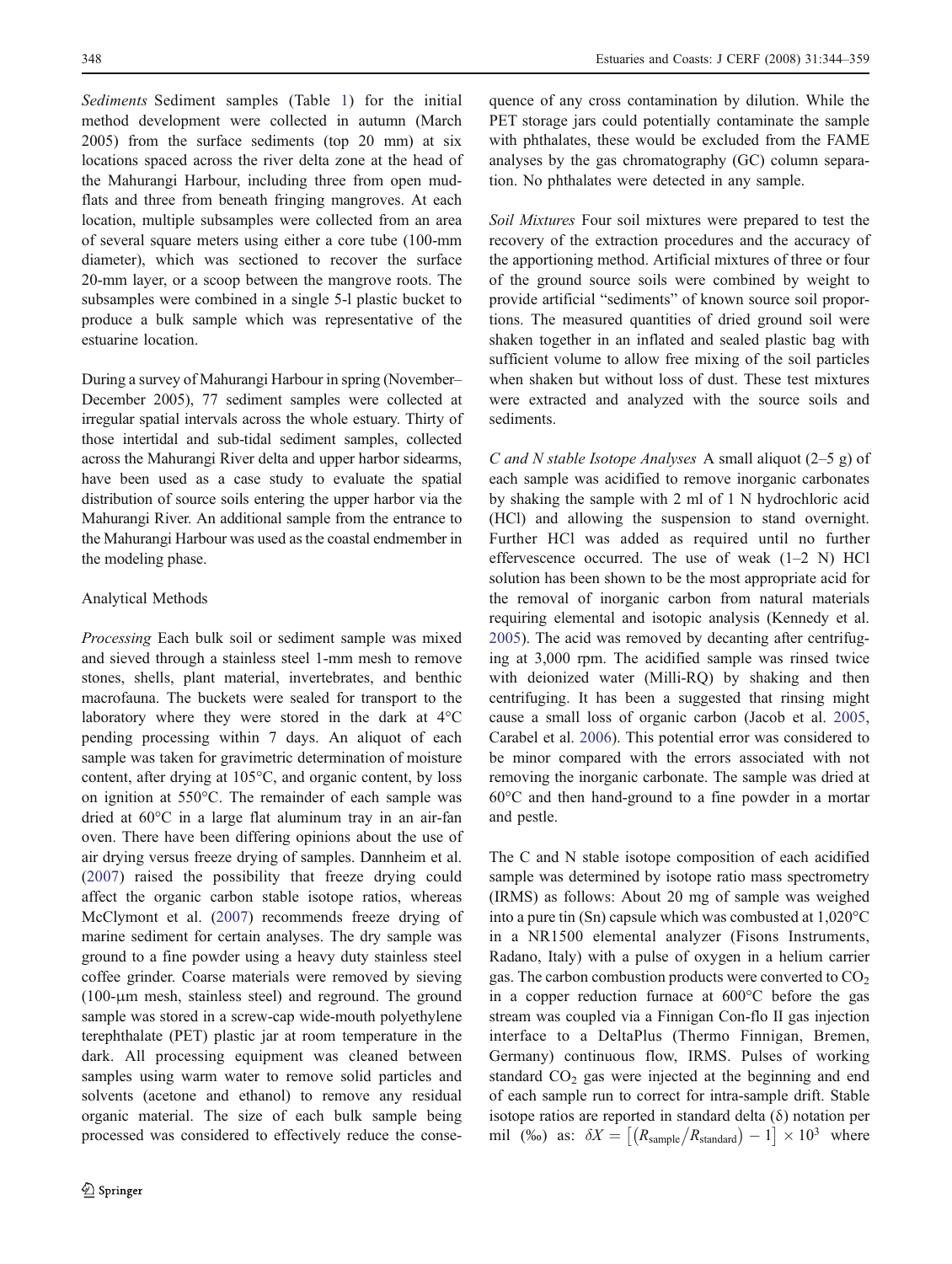X is <sup>13</sup>C or <sup>15</sup>N and  $R=$ <sup>13</sup>C/<sup>12</sup>C or <sup>15</sup>N/<sup>14</sup>N, respectively. Standard reference materials were PDB limestone for carbon (a calibrated working standard of  $CO<sub>2</sub>$  gas was used), and air was the standard for nitrogen (a calibrated working standard of  $N_2$  gas was used). Analytical precision for  $\delta^{13}$ C and  $\delta^{15}$ N were 0.1 and 0.2 ‰, respectively.

The percent carbon (%C) data produced by the IRMS are percent organic carbon because inorganic carbonates had been removed from the samples by acidification prior to analysis.

Organic Compounds Because the fatty acid biomarkers were likely to be at low concentrations in the soil and sediment samples and acidification may reduce the organic carbon concentration in sediments (Kennedy et al. [2005](#page-14-0)), soil samples for FAME analyses were not acidified.

Initial FAME analyses relied on the commercial analytical laboratories for the soil extraction, methylation, and compound analysis. Subsequently, the soil extraction procedures were done in-house and standardized as follows: An aliquot (20 g) of each sample was extracted in a Dionex ASE 200 accelerated solvent extractor. It has been found that the ASE gives more consistent and reproducible stable carbon isotopic data than Soxhlet or sonication extraction methods (Graham et al. [2006](#page-14-0)). To ensure low blanks, the ASE extraction pressure vessels, glass vials, and septa were rigorously cleaned before use as follows: The pressure vessels were completely disassembled and ultrasonically cleaned in distilled solvent, i.e., one cycle in acetone followed by two cycles in dichloromethane (DCM). Vial septa were ultrasonically cleaned in distilled acetone. The glass ASE vials were soaked for 24 h in a solution of laboratory glassware cleaner (we use Pyroneg; Intermed Scientific NZ Ltd) and rinsed with deionized distilled water before baking at 400°C for 12 h.

The soil extraction method used double distilled DCM as the solvent, heated to 100°C and raised to a pressure of 2,000 psi for 10 min. The extraction solvent was drained and flushed with clean solvent into a collection vial, and the extraction cycle was then repeated. A rinse cycle was used between each sample to prevent cross-contamination. The DCM extract from each sample was reduced to neardryness by rotary evaporation at 30°C and then transferred to a 2-ml vial (Argilent wide-mouth screw-cap). The sample was allowed to evaporate to dryness at room temperature in a gentle nitrogen gas flow before the vial was sealed. All sample vials were sent to Iso-trace New Zealand Ltd (Dunedin) for CSIA.

The free fatty acids were methylated with 5% concentrated HCl in methanol or  $5\%$  BF<sub>3</sub> in methanol to form FAMEs which were extracted into hexane (after Medina et al. [1992](#page-14-0)). While strong acid methylation gives consistent

and reproducible results, the use of  $BF_3$  has been shown to give low recoveries of unsaturated and cyclic fatty acids due to variable trans-esterification of the double bonds (Klopfenstein [1971](#page-14-0); Moss et al. [1974](#page-14-0) and references therein). The effect was most noticeable when high levels  $(50\%)$  of BF<sub>3</sub> were used or the methylation time was extended. GC traces showed that the artifacts produced did not interfere with the source FAME, but the concentration, and thus recovery, was reduced.

Stable isotope ratios of FAMEs were analyzed using a Trace GC (Thermo Finnigan, Milan, Italy) coupled to a DeltaplusXP IRMS (Thermo Finnigan, Bremen, Germany). Samples were injected into a split/splitless injector at 300°C and separated using a BP225 GC column (25 m, 0.25 mm i.d., 0.25-μm film; SGE, Melbourne, Australia). The GC oven was held at 50°C for 5 min before being ramped to 230°C at 7°C/min where it was held for 10 min. The carrier gas was helium at a flow rate of 1.8 ml/min).

Pulses of working standard  $CO<sub>2</sub>$  gas were injected at the beginning and end of each sample to correct for intrasample drift. A mixture of standardized FAMEs were analyzed every six samples and used to correct for instrumental drift during batch analysis and to standardize FAMEs to the PDB scale. The CSIA values of FAMEs were corrected for the methylation carbon added during derivatization by co-methylating three standard fatty acids (C16:0, C19:0, and C22:0) and using a mass balance equation:

$$
\delta^{13}C_{\text{FA}} = \frac{\delta^{13}C_{\text{FAME}} - (1 - X)\delta^{13}C_{\text{Method}}}{X}
$$

where  $X$  is the fractional contribution of the free fatty acid to the methyl ester. Analytical precision for standard fatty acids was below 0.5‰.

Another aliquot (5 g) was similarly extracted, methylated, and analyzed for fatty and resin acid concentrations by GC mass spectrometry at RJ Hill Laboratories Ltd (Hamilton).

#### Data Interpretation

Mixing Models The method development strategy was to construct a library of CSIAs of fatty acids in potential source soils from different land uses from the estuary catchment. Identification and apportionment of these source soils in the harbor sediment samples would be determined by modeling using either multivariate statistics (e.g., Boyd et al. [2006](#page-13-0)) or a source partitioning mixing model, e.g., IsoSource, (Phillips and Gregg [2001](#page-15-0), [2003\)](#page-15-0). IsoSource was used in the method development because it was simple to use and is readily and freely available from the USEPA website: [www.epa.gov/wed/pages/models/stableIsotopes/](http://www.epa.gov/wed/pages/models/stableIsotopes/isosource/isosource.htm) [isosource/isosource.htm](http://www.epa.gov/wed/pages/models/stableIsotopes/isosource/isosource.htm).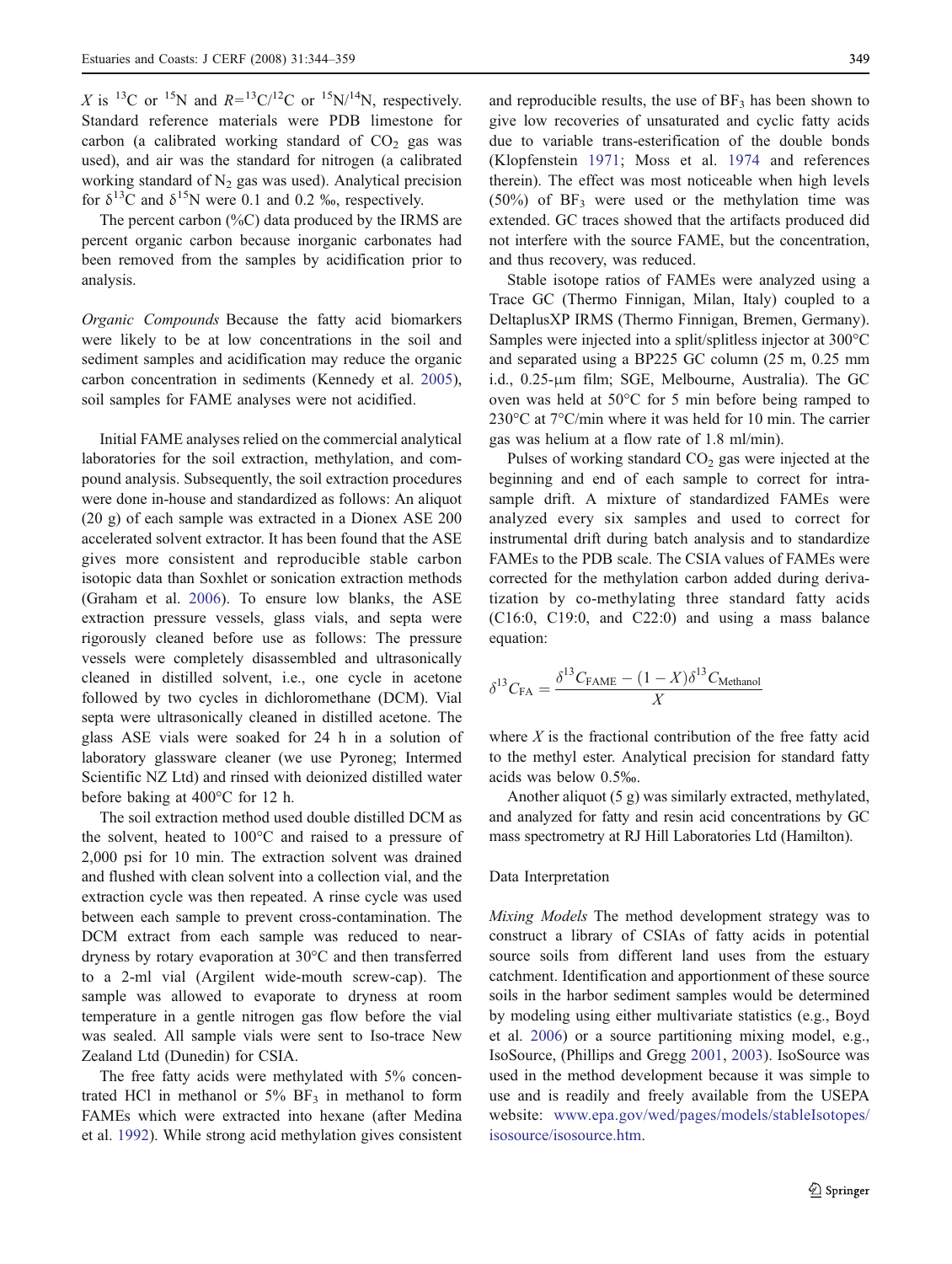<span id="page-6-0"></span>IsoSource was designed for food web studies where there were too many sources for linear models and has been successfully tested in several studies (e.g., Newsome et al. [2004](#page-14-0); Benstead et al. [2006\)](#page-13-0). As IsoSource requires two or more stable isotopes to evaluate the composition of a mixture relative to potential sources, the  $\delta^{13}$ C isotopic values of the bulk soil and each individual fatty acids in that soil were treated as different "isotopes". This gave a choice of up to 13 isotopes for use in IsoSource. The limitation is that the selected isotopes must be present in all sources and samples.

IsoSource Operation Whereas linear isotope mixing models using  $n$  isotopes will allow the unique determination of, at the most,  $n+1$  sources in a mixture, IsoSource statistically constrains the relative proportions of the various sources in the mixture by evaluating all possible combinations of each source (from  $0-100\%$ ) in userdefined increments to identify source combinations that sum to the known isotopic signature of the mixture to within a prescribed small tolerance in per mill. These source combinations are collated into a distribution of the frequency and range of feasible source contributions. Consequently, IsoSource does not offer a unique solution when there are too many sources, but allows evaluation of the statistical constraints on the relative contributions of each source (Phillips and Gregg [2001,](#page-15-0) [2003](#page-15-0); Newsome et al. [2004](#page-14-0)).

For IsoSource to work, the isotopic value of the mixture being evaluated must be within the isotopic values of the source endmembers. In food web studies, the isotopic values used in the "consumer" must be corrected for the isotopic fractionation that occurs during assimilation of the food endmembers. This correction is not necessary for sediment mixtures, as there should be no fractionation during transport from the soil sources to the estuary. For the feasible solutions to be valid, it must be geographically possible for the source endmembers to reach the location of the sediment mixture being evaluated. This "reality check" constraint was applied to the model during selection of potential sources as endmembers.

While each feasible solution may be the correct solution, the number of times any given proportion of each source occurs is summed to produce a frequency distribution which can be evaluated statistically to give the mean percent contribution. The range of feasible solutions rather than the statistical mean should be reported wherever possible. When interpreting the model output, the total number of feasible solutions found by the model is an indication of the reliability of the result, with reliability increasing as the number of feasible solutions decreases towards 1, which is a unique solution.

#### Results

#### Organic Matter, C, and N Content

The average organic content of the native forest soils was generally higher than in pasture and pine forest soils. There was a significant reduction in average organic content in the harbor and mangrove sediments (Table 2). Also, whereas the average carbon content in the terrigenous soils were comparable at 5.3–7.8%, the carbon contents of estuarine sediments were substantially lower at 1.5–2.5%. The carbon to organic ratio was also significantly lower in the estuarine samples (Table 2), indicating that carbon had been lost from the estuarine sediments.

# Fatty Acids and Resin Acids

Concentration The amount of each fatty acid from C10:0 to C24:0 varied between the different land use soils, with concentrations ranging from <0.5 mg kg<sup>-1</sup> (dry weight) to 130 mg kg<sup> $-1$ </sup> (Table [3\)](#page-7-0). A similar degree of concentration variability was found in the estuarine sediment samples, although the fatty acid concentrations were lower than in the land use source samples (Table [3](#page-7-0)). A complete suite of fatty acids was not always present in each sample. Myristic (C14:0), palmitic (C16:0), stearic (C18:0), oleic (C18:1), arachidic (C20:0), behenic (C22:0), and lignoceric (C24:0) acids were most consistently present in all source soils and the estuarine sediments.

Abietic acid, a resin acid derived from pine trees, was also found at different concentrations in most soils (Table [3](#page-7-0)). It was found at highest concentrations in the upper pine forest soils and in the native forest soil beneath the New Zealand conifer, the Kauri (Agathis Australis), but was only present at low concentrations in the pine forest subsoil. Traces of abietic acid were also found in some pasture soils and in all estuarine sediment samples (Table [3](#page-7-0)). Breakdown products of abietic acid, i.e., dehydroabietic acid (DHAA), pimaric acid, isopimaric acid, and sandaracopimaric acid, were also

Table 2 Averaged parameters from samples collected in autumn (March) 2005

| Land use                         | Pasture       | Native        | Pine          | Harbor       | Mangrove      |
|----------------------------------|---------------|---------------|---------------|--------------|---------------|
| $%$ moisture                     | 28.40         | 38.80         | 21.30         | 51.90        | 58.20         |
| $%$ organic<br>$%$ carbon        | 13.20<br>5.73 | 18.30<br>7.76 | 14.10<br>5.33 | 8.60<br>1.54 | 11.50<br>2.51 |
| $%$ nitrogen<br>$\%C/\%$ organic | 0.46<br>0.43  | 0.38<br>0.42  | 0.34<br>0.38  | 0.13<br>0.18 | 0.23<br>0.22  |
| ratio                            |               |               |               |              |               |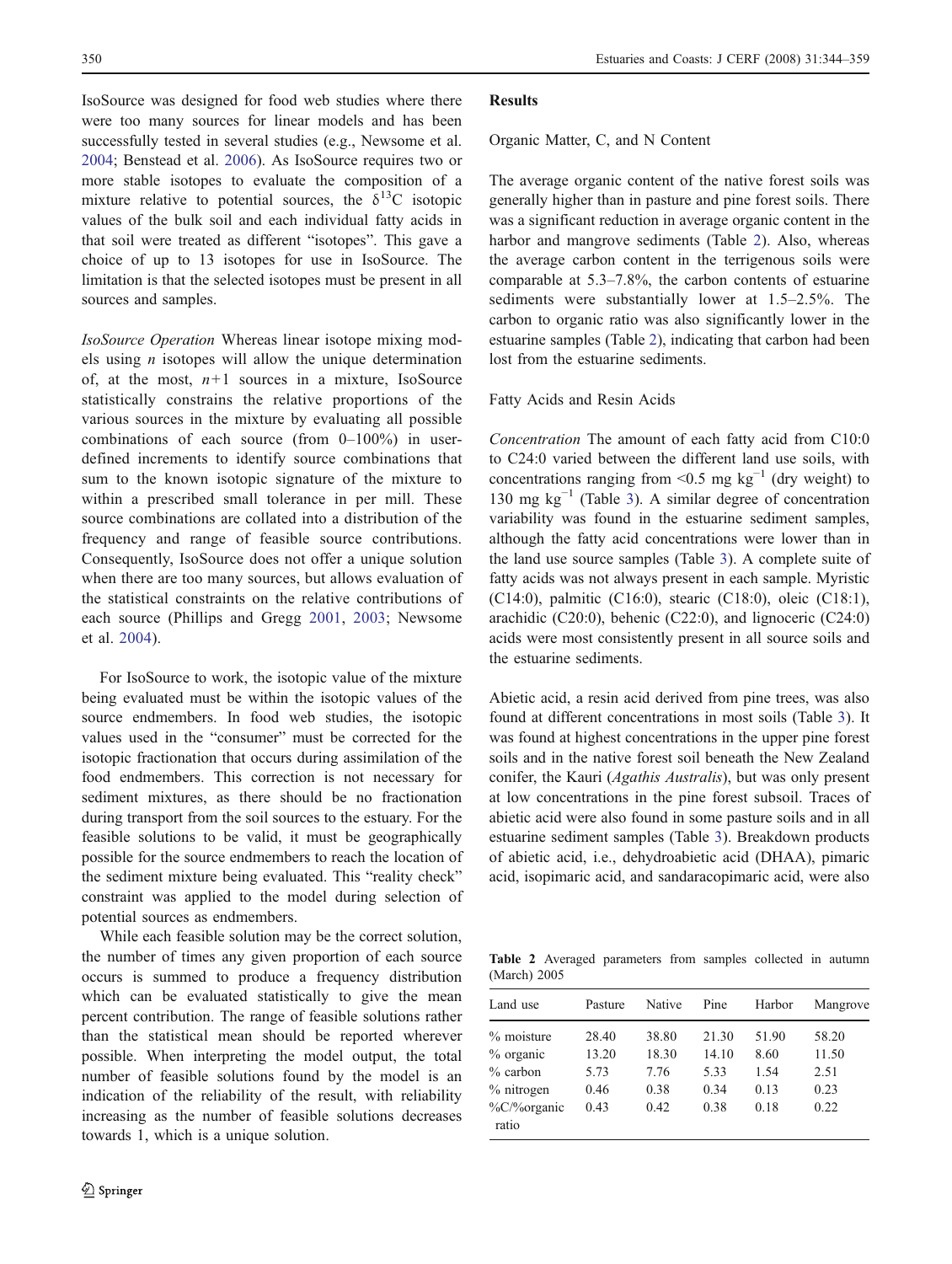<span id="page-7-0"></span>

|  |  |  |  |  |  |  | <b>Table 3</b> Fatty acid and resin acid composition matrix of land use soil samples and estuarine sediments |  |  |  |  |  |  |  |  |  |
|--|--|--|--|--|--|--|--------------------------------------------------------------------------------------------------------------|--|--|--|--|--|--|--|--|--|
|--|--|--|--|--|--|--|--------------------------------------------------------------------------------------------------------------|--|--|--|--|--|--|--|--|--|

|                            |                | Land use soil sources |                |                |                |                |                |                |                |                |          | Estuarine sediments |                |        |      |                |
|----------------------------|----------------|-----------------------|----------------|----------------|----------------|----------------|----------------|----------------|----------------|----------------|----------|---------------------|----------------|--------|------|----------------|
|                            | Pasture        |                       |                | Native         |                |                | Pine           |                |                |                | Mangrove |                     |                | Harbor |      |                |
| Samples                    | G <sub>1</sub> | G2                    | G <sub>3</sub> | N <sub>1</sub> | N <sub>2</sub> | N <sub>3</sub> | P <sub>1</sub> | P <sub>2</sub> | P <sub>3</sub> | P <sub>4</sub> | M1       | M <sub>2</sub>      | M <sub>3</sub> | H1     | H2   | H <sub>3</sub> |
| Fatty acid (mg $kg^{-1}$ ) |                |                       |                |                |                |                |                |                |                |                |          |                     |                |        |      |                |
| Decanoic $(C10:0)$         |                |                       | 1.31           | 0.44           |                | 2.71           | 0.74           |                | 4.04           |                | 1.33     | 0.85                | 0.98           | 1.89   |      | 1.44           |
| Lauric $(C12:0)$           | 2.64           | 0.52                  | 2.42           | 1.71           |                | 1.10           | 4.20           |                | 21.3           |                | 0.65     | 0.33                |                |        |      |                |
| Myristic $(C14:0)$         | 1.20           | 0.50                  | 1.20           | 1.30           | 4.50           | 1.80           | 4.30           | 0.80           | 23.0           |                | 5.20     | 1.90                | 2.30           | 0.50   |      | 0.50           |
| Pentadecanoic (C15:0)      | 1.05           | 1.95                  | 3.62           | 1.20           |                | 2.42           | 2.48           |                | 12.1           |                | 9.84     | 1.28                | 1.40           | 1.16   | 0.90 | 1.10           |
| Palmitic (C16:0)           | 15.0           | 4.00                  | 22.0           | 15.0           | 33.0           | 34.0           | 32.0           | 7.00           | 76.0           | 1.20           | 15.8     | 10.0                | 10.0           | 2.70   | 1.00 | 3.10           |
| Stearic $(C18:0)$          | 6.00           | 1.50                  | 5.40           | 3.70           | 9.00           | 7.00           | 14.0           | 2.60           | 20.0           | 0.60           | 3.50     | 2.20                | 2.50           |        |      | 0.80           |
| Oleic $(C18:1)$            | 2.20           | 0.50                  | 4.80           | 3.10           | 7.00           | 9.00           | 15.0           | 2.50           | 23.0           |                | 1.90     | 1.40                | 1.70           |        |      | 0.70           |
| Linolenic $(C18:2)$        | 0.60           |                       | 1.20           | 0.90           | 1.70           | 2.60           | 1.60           | 0.60           | 6.50           |                |          |                     | 0.50           |        |      |                |
| Arachidic (C20:0)          | 7.00           | 1.20                  | 7.60           | 2.70           | 3.60           | 15.0           | 16.0           | 4.00           | 22.0           | 0.70           | 1.10     | 0.90                | 1.20           | 0.30   | 0.30 | 0.50           |
| Behenic (C22:0)            | 28.0           | 4.90                  | 17.0           | 13.0           | 12.0           | 48.0           | 57.0           | 15.0           | 46.0           | 3.70           | 3.60     | 2.40                | 3.30           | 1.70   | 1.40 | 2.20           |
| Lignoceric $(C24:0)$       | 110            | 12.0                  | 40.0           | 20.0           | 30.0           | 60.0           | 130            | 40.0           | 50.0           | 11.0           | 12.0     | 8.00                | 9.00           | 7.00   | 5.00 | 6.00           |
| Resin acid (mg $kg^{-1}$ ) |                |                       |                |                |                |                |                |                |                |                |          |                     |                |        |      |                |
| Abietic                    | 0.12           |                       | 0.01           |                |                | 7.87           | 8.88           | 3.14           | 6.50           | 0.07           | 0.05     | 0.08                | 0.06           | 0.22   | 0.04 | 0.12           |
| Dehydroabietic             | 0.40           | 0.08                  | 0.04           | 0.02           | 0.20           | 0.40           | 11.7           | 6.01           | 17.0           | 0.17           | 0.08     | 0.05                | 0.05           | 0.06   | 0.03 | 0.11           |
| Isopimaric                 | 0.78           | 0.03                  |                | 0.69           | 0.60           | 0.12           | 1.74           | 1.18           | 4.30           |                | 0.02     | 0.06                | 0.03           | 0.05   | 0.02 | 0.03           |
| Pimaric                    |                |                       |                |                |                | 2.05           | 10.0           | 3.40           | 2.30           | 0.04           | 0.07     | 0.13                |                |        |      | 1.35           |
| Sandaracopimaric           | 0.24           | 0.03                  | 0.10           | 0.29           | 0.80           | 5.08           | 1.20           | 0.50           | 0.90           |                | 0.11     | 0.13                | 0.12           | 0.16   | 0.08 | 0.14           |

Values given in mg kg<sup>-1</sup> dry weight rounded to three significant numbers or two decimal places; missing values were less than detection limit. Sample codes are as per Table [1.](#page-3-0)

found in the pine forest soils and at trace levels in the estuarine sediments (Table 3). The importance of abietic acid and DHAA will be discussed later.

Stable Isotopes The  $\delta^{13}$ C isotopic values of the bulk soil and sediment samples (Table [4\)](#page-8-0) showed relatively large differences between different land use soils as well as similar land use soils at widely different locations within the catchment. There were also differences between the  $\delta^{13}$ C isotopic values of the terrigenous soils and the estuarine sediments, although the isotopic values of the estuarine sediments were all within the range of the isotopic values of the terrestrial soils.

The variability in the fatty acid concentrations (Table 3) was also observed in the CSIA results (Table [4](#page-8-0)), with some fatty acids not being found in some samples or being present below confidence levels. Resin acid methyl esters were mostly below confidence levels, and only abietic acid was consistently reported (Table [4\)](#page-8-0).

The  $\delta^{13}$ C isotopic values of the fatty and resin acids were generally more depleted than the  $\delta^{13}$ C isotopic values of the whole sample with the exception of oleic and linolenic acids, which were often slightly more enriched.

Test Soil Mixtures The analytical results of the test soil mixtures were evaluated in terms of concentrations and stable isotopic ratios of each compound (fatty or resin acid) in the mixture. Concentrations and isotopic ratios were calculated for each compound using the measured values in each source soil and the known proportion of that source soil in the mixture. The measured values for each compound in each mixture were expressed as a percent recovery by using the calculated values for each compound in each mixture (Table [5\)](#page-9-0).

Based on concentrations, the mean recovery of the bulk carbon from the four mixtures was 103.9% (range 86– 111%). Recoveries of individual fatty and resin acids were more variable than the bulk carbon for each compound within and between soil mixtures. The most consistent fatty acid recoveries were of palmitic, stearic, and oleic acids, with mean recoveries of about 112% from the four soil mixtures, but individual recovery analyses ranged from 75– 178%, 101–123%, and 93–154%, respectively, from each mixture (Table [5](#page-9-0)).

In contrast, most of the isotopic recovery ranges were within 10% of the mean as well as the theoretical 100% recovery (Table [5](#page-9-0)). Because the pattern of isotopic recoveries for each suite of compounds was different from the pattern of recoveries based on concentration, this was interpreted to indicate that the isotopic values of the bulk carbon and fatty acids were not influenced by the variability in their concentrations in the soil mixtures. Apart from the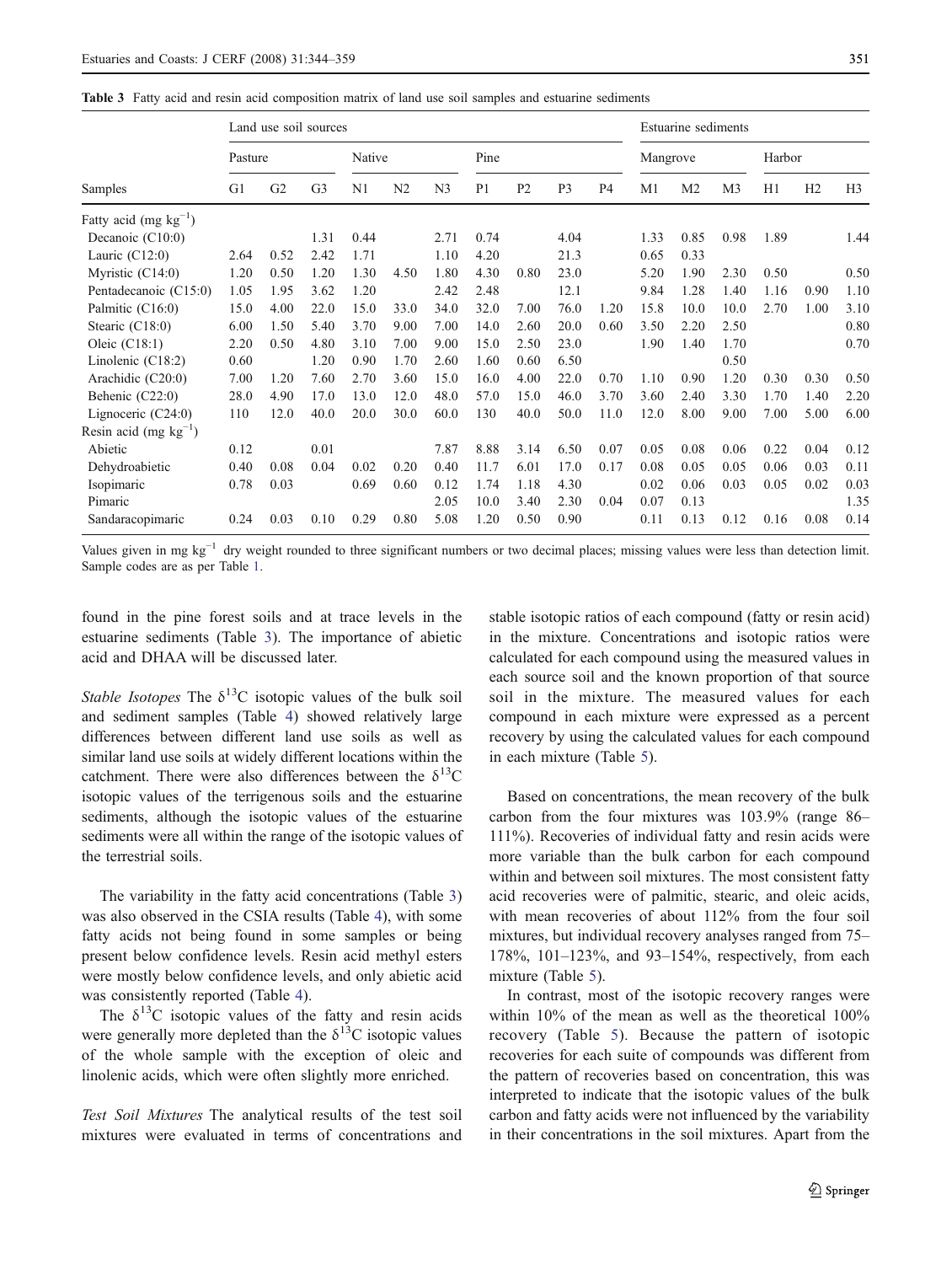<span id="page-8-0"></span>

|                                                       |                    | Land use soil sources |                                                         |                                          |                                                             |                                                                          |                                                                                      |                |                 |                                                  |                                                                                                                                                                                                                                                                                                                                                  | Estuarine sediments |                               |                                                     |                                          |                                          |
|-------------------------------------------------------|--------------------|-----------------------|---------------------------------------------------------|------------------------------------------|-------------------------------------------------------------|--------------------------------------------------------------------------|--------------------------------------------------------------------------------------|----------------|-----------------|--------------------------------------------------|--------------------------------------------------------------------------------------------------------------------------------------------------------------------------------------------------------------------------------------------------------------------------------------------------------------------------------------------------|---------------------|-------------------------------|-----------------------------------------------------|------------------------------------------|------------------------------------------|
|                                                       | Pasture            |                       |                                                         | Native                                   |                                                             |                                                                          | Pine                                                                                 |                |                 |                                                  | Mangrove                                                                                                                                                                                                                                                                                                                                         |                     |                               | Harbor                                              |                                          |                                          |
| Samples                                               | $\overline{G}$     | G <sub>2</sub>        | යි                                                      | $\overline{z}$                           | $\Sigma$                                                    | $\overline{R}$                                                           | $\overline{P}$                                                                       | P <sub>2</sub> | P <sub>3</sub>  | P <sub>4</sub>                                   | $\overline{\mathbf{z}}$                                                                                                                                                                                                                                                                                                                          | M <sub>2</sub>      | M <sub>3</sub>                | 田                                                   | H <sub>2</sub>                           | H <sub>3</sub>                           |
| Bulk sample                                           |                    |                       |                                                         |                                          |                                                             |                                                                          |                                                                                      |                |                 |                                                  |                                                                                                                                                                                                                                                                                                                                                  |                     |                               |                                                     |                                          |                                          |
| $\delta^{13}C$ (%)                                    | $-25.5$            | $-26.9$               | $-22.2$                                                 | $-28.0$                                  | $-28.2$<br>8.6                                              | $-25.1$<br>6.3                                                           | $-27.7$<br>10.7                                                                      | $-24.1$<br>4.4 | $-28.7$<br>12.0 | $-26.2$<br>0.9                                   | $-23.1$<br>2.3                                                                                                                                                                                                                                                                                                                                   | $-24.1$<br>2.2      | $-24.4$<br>3.0                | $-25.0$<br>1.4                                      | $-25.1$<br>1.5                           | $-25.0$<br>1.8                           |
| $\frac{6}{6}$                                         | 7.4                | 4.2                   | 5.6                                                     | 8.3                                      |                                                             |                                                                          |                                                                                      |                |                 |                                                  |                                                                                                                                                                                                                                                                                                                                                  |                     |                               |                                                     |                                          |                                          |
| Fatty acid $(\delta^{13}\rm C~\%)$                    |                    |                       |                                                         |                                          |                                                             |                                                                          |                                                                                      |                |                 |                                                  |                                                                                                                                                                                                                                                                                                                                                  |                     |                               |                                                     |                                          |                                          |
| Decanoic (C10:0)                                      |                    |                       | $-29.3$                                                 | $-34.3$                                  |                                                             |                                                                          |                                                                                      |                |                 |                                                  |                                                                                                                                                                                                                                                                                                                                                  |                     | $-31.6$                       | $-30.5$                                             |                                          | $-31.5$                                  |
| Lauric (C12:0)                                        | $-32.6$            | $-29.6$               |                                                         | $-34.1$                                  |                                                             |                                                                          |                                                                                      |                |                 |                                                  |                                                                                                                                                                                                                                                                                                                                                  |                     |                               |                                                     |                                          |                                          |
| Myristic (C14:0)                                      | $-28.9$            | $-29.3$               |                                                         |                                          |                                                             | $-30.3$<br>$-28.9$                                                       |                                                                                      |                |                 |                                                  |                                                                                                                                                                                                                                                                                                                                                  |                     | $-30.2$                       |                                                     | $-28.9$                                  |                                          |
| Pentadecanoic (C15:0)                                 | $-28.7$            | $-36.0$               | 77.1<br>77.0<br>7 1 3 4 5 6 7<br>7 1 7 7 7 4.5<br>7 4.5 | $-32.6$<br>$-30.3$<br>$-30.6$            | $-33.1$<br>$-27.7$<br>$-9.9$<br>$-8.3$<br>$-8.3$<br>$-34.8$ | $76.9$<br>$79.78$<br>$79.79$<br>$79.79$<br>$79.79$<br>$79.79$<br>$79.79$ | $-32.5$<br>$-37.7$<br>$-37.7$<br>$-31.7$<br>$-31.7$<br>$-36.0$<br>$-36.6$<br>$-32.0$ |                |                 |                                                  | $\begin{array}{c} 1.1 \\ -34.6 \\ -19.2 \\ -19.3 \\ -19.4 \\ -19.6 \\ -19.8 \\ -19.4 \\ -19.4 \\ -19.4 \\ -19.4 \\ -19.4 \\ -19.4 \\ -19.4 \\ -19.4 \\ -19.4 \\ -19.4 \\ -19.4 \\ -19.4 \\ -19.4 \\ -19.4 \\ -19.4 \\ -19.4 \\ -19.4 \\ -19.4 \\ -19.4 \\ -19.4 \\ -19.4 \\ -19.4 \\ -19.4 \\ -19.4 \\ -19.4 \\ -19.4 \\ -19.4 \\ -19.4 \\ -19.$ |                     | $-22.8$<br>$-28.8$<br>$-27.3$ | $-28.2$<br>$-21.5$<br>$-28.5$<br>$-30.1$<br>$-22.6$ | $-22.6$<br>$-28.4$<br>$-39.1$<br>$-23.2$ | $-30.2$<br>$-27.4$<br>$-30.0$<br>$-32.4$ |
| Palmitic (C16:0)                                      | $-26.0$            | $-28.0$               |                                                         |                                          |                                                             |                                                                          |                                                                                      |                |                 |                                                  |                                                                                                                                                                                                                                                                                                                                                  |                     |                               |                                                     |                                          |                                          |
| Stearic (C18:0)                                       | $-31.5$            |                       |                                                         |                                          |                                                             |                                                                          |                                                                                      |                |                 | $7880$ $780$ $780$ $774$<br>$790$ $774$<br>$790$ |                                                                                                                                                                                                                                                                                                                                                  |                     |                               |                                                     |                                          |                                          |
| $Oleic$ $(C18:1)$                                     |                    | $-28.8$<br>$-24.9$    |                                                         |                                          |                                                             |                                                                          |                                                                                      |                |                 |                                                  |                                                                                                                                                                                                                                                                                                                                                  |                     |                               |                                                     |                                          |                                          |
| Linolenic (C18:2)                                     | $-23.4$<br>$-28.5$ | $-25.5$               |                                                         | $-28.7$<br>$-28.3$<br>$-32.6$<br>$-33.1$ |                                                             |                                                                          |                                                                                      |                |                 |                                                  |                                                                                                                                                                                                                                                                                                                                                  |                     |                               |                                                     |                                          |                                          |
| Arachidic (C20:0)                                     | $-30.2$            | $-27.5$               |                                                         |                                          |                                                             |                                                                          |                                                                                      |                |                 |                                                  |                                                                                                                                                                                                                                                                                                                                                  |                     |                               |                                                     |                                          |                                          |
| Behenic (C22:0)                                       | $-34.3$            | $-27.6$               | $-30.1$                                                 |                                          | $-34.0$                                                     |                                                                          |                                                                                      |                |                 |                                                  |                                                                                                                                                                                                                                                                                                                                                  |                     | $-30.5$<br>$-30.0$<br>$-27.5$ | $-28.2$<br>$-19.4$<br>$-26.0$                       | $-28.1$<br>$-24.4$<br>$-28.8$            | $-30.6$<br>$-29.7$                       |
| Resin acid $(\delta^{13}C\%_0)$<br>Lignoceric (C24:0) | $-31.4$            | $-30.3$               | $-29.2$                                                 | $-31.4$                                  | $-34.4$                                                     |                                                                          | $-30.6$                                                                              |                |                 |                                                  | $-25.9$                                                                                                                                                                                                                                                                                                                                          | $-30.6$             |                               |                                                     |                                          |                                          |
| Abietic acid*                                         | $-31.7$            | $-30.8$               | $-27.1$                                                 | $-32.1$                                  |                                                             | $-31.7$                                                                  | $-32.3$                                                                              |                | $-34.5$         | $-37.7$                                          | $-28.7$                                                                                                                                                                                                                                                                                                                                          | $-30.0$             | $-30.7$                       |                                                     |                                          | $-29.5$                                  |

 $\underline{\textcircled{\tiny 2}}$  Springer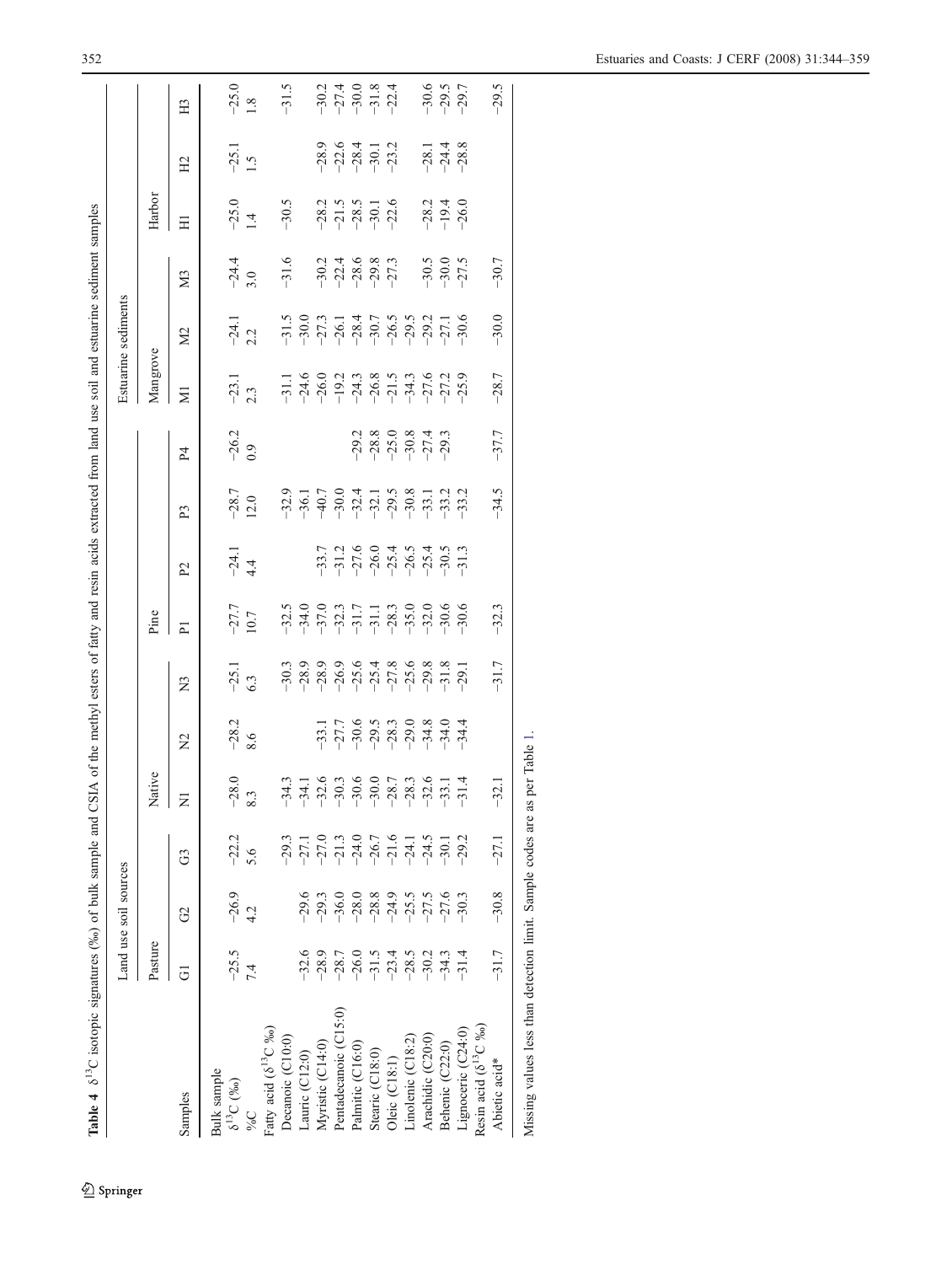<span id="page-9-0"></span>Table 5 Mean bulk carbon, fatty acid, and resin acid recoveries (%) as determined by concentration and  $\delta^{13}$ C isotopic values from the four artificial soil mixtures

|                | Concentration  |                 | $\delta^{13}$ C isotopes |                 |
|----------------|----------------|-----------------|--------------------------|-----------------|
|                | Mean<br>$(\%)$ | Range<br>$(\%)$ | Mean<br>$(\%)$           | Range<br>$(\%)$ |
| Bulk soil C    | 103.9          | $86 - 111$      | 98.8                     | $96 - 106$      |
| Fatty acid     |                |                 |                          |                 |
| Myristic       | 114.0          | $78 - 151$      | 164.0                    | $110 - 290$     |
| Pentadecanoic  | 124.5          | $95 - 182$      | 187.0                    | $106 - 343$     |
| Palmitic       | 112.9          | $75 - 178$      | 94.7                     | $85 - 105$      |
| Stearic        | 112.0          | $101 - 123$     | 99.1                     | $93 - 106$      |
| Oleic          | 112.3          | $94 - 154$      | 103.6                    | $99 - 103$      |
| Linolenic      | 84.0           | 76–93           | 102.3                    | $80 - 147$      |
| Arachidic      | 131.3          | $100 - 187$     | 95.0                     | $92 - 102$      |
| <b>Behenic</b> | 125.4          | $74 - 167$      | 91.5                     | $81 - 97$       |
| Lignoceric     | 114.7          | $72 - 138$      | 171.0                    | $102 - 278$     |
| Resin acid     |                |                 |                          |                 |
| Abietic        | 117.8          | $83 - 134$      | 100.2                    | $96 - 104$      |

Recoveries were estimated from the difference between the result of the analysis of the mixture and the expected result calculated from the measured values of the source soils used and the proportions of each soil in the mixture, assuming a homogeneous mix.

bulk carbon with a percent recovery of 98.8% (range 96– 106%), there were four fatty acids (palmitic, stearic, oleic, arachidic) and one resin acid (abietic) which had mean recoveries close to 100% with ranges of <10% of the mean

Table 6 Summary of source proportions in four soil mixtures

(Table 5). Linolenic acid (C18:2) and behenic acid also had mean percent recoveries near 100%, although the ranges between soil mixtures were larger.

#### Discussion

The analytical results confirmed that there are measurable differences in the  $\delta^{13}$ C isotopic values for individual organic compounds extracted from the soils from different land uses. The test soil mixture analytical results and percent recovery estimates (Table 5) validate the concept that physical mixing does not induce isotopic fractionation in the individual organic compounds. Thus, the mass and the  $\delta^{13}$ C isotopic value of an organic compound in the mixture is a function of the proportional contribution of the mass and the  $\delta^{13}$ C isotopic values of that organic compound in each source endmember. Consequently, it should be possible to backcalculate the proportional contribution of each endmember in a mixture from the analytical data for each endmember and the mixture using the IsoSource mixing model.

The mean IsoSource results for each test soil mixture (Table 6) showed that there was a general pattern of agreement with the actual proportion of each source soil in the test soil mixture. These results were from 15 model runs using the mass and  $\delta^{13}$ C isotopic values of one or more organic compounds. While the overall mean results show

| Soil mixture   | Actual proportion | Mean feasible proportions |               |                    |                |
|----------------|-------------------|---------------------------|---------------|--------------------|----------------|
|                | $(\%)$            | Best $(\% )$              | Worst $(\% )$ | Mean (SD) $(n=15)$ | Range $(n=15)$ |
| Soil mixture 1 |                   | (A)                       | (C)           |                    |                |
| Pasture        | 80                | 82.0                      | 94.0          | 79.5(7.1)          | $71.0 - 94.0$  |
| Native         | 10                | 11.5                      | 2.0           | 9.5(5.3)           | $1.9 - 18.3$   |
| Pine           | 10                | 6.5                       | < 0.1         | 10.7(5.8)          | $< 0.1 - 20.6$ |
| Soil mixture 2 |                   | (Ab)                      | (0)           |                    |                |
| Pasture        | 50                | 54.7                      | 24.0          | 51.4 (11.9)        | $24.0 - 71.7$  |
| Native         | 25                | 17.0                      | 32.5          | 15.3(9.7)          | $4.5 - 32.5$   |
| Pine           | 25                | 28.7                      | 43.5          | 33.3(11.1)         | $6.5 - 45.8$   |
| Soil mixture 3 |                   | $(O+C)$                   | (0)           |                    |                |
| Pasture        | 10                | 10.9                      | 18.4          | 16.5(7.9)          | $0.8 - 26.2$   |
| Native         | 25                | 24.3                      | 22.3          | 15.8(7.8)          | $6.4 - 29.2$   |
| Pine           | 65                | 64.8                      | 59.2          | 67.7(4.8)          | $55.1 - 78.7$  |
| Soil mixture 4 |                   | $(O+C)$                   | (P)           |                    |                |
| Pasture        | 9.7               | 8.8                       | 1.0           | 4.8 $(3.1)$        | $1.0 - 13.5$   |
| Native         | 9.7               | 10.1                      | 0.6           | 6.3(5.8)           | $0.6 - 19.1$   |
| Pine           | 48.5              | 48.6                      | 67.1          | 54.8 (11.1)        | $32.0 - 70.5$  |
| Estuarine      | 32.1              | 32.5                      | 31.3          | 34.0 (10.2)        | $17.5 - 55.1$  |

IsoSource proportions based on isotopic values of one or more fatty acids and the fatty acid concentration. Mean and range results are for 15 different combinations of fatty acids. "Best" and "Worst" are the results closest to or farthest from the actual proportions in the soil mixtures and were obtained using the specified compounds.

A Arachidic acid, Ab abietic acid, C bulk  $\delta^{13}$ C, O oleic acid, P palmitic acid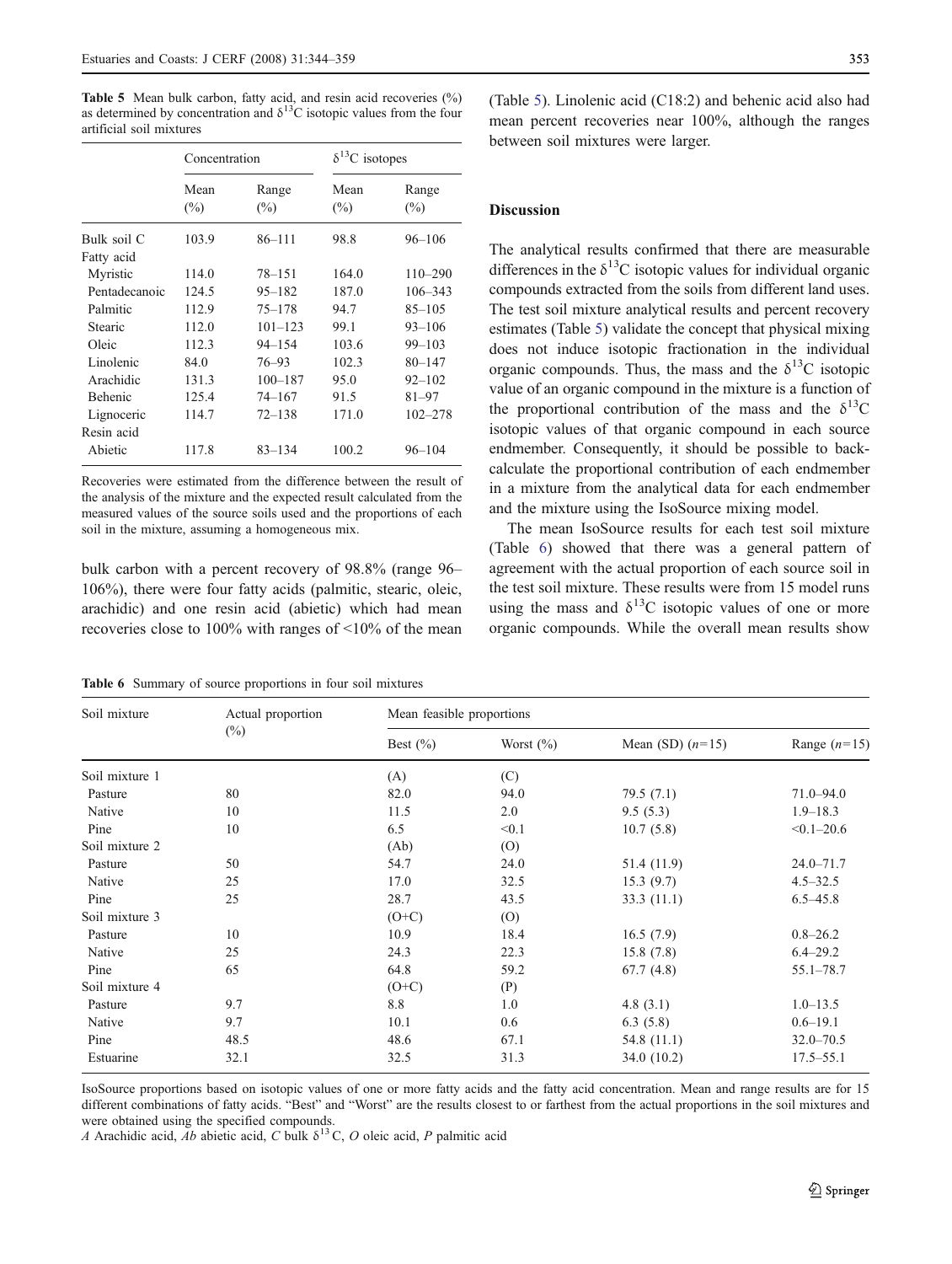<span id="page-10-0"></span>promise, there was considerable variability in the results from each run for each mixture. This is seen in the range of results (Table [6\)](#page-9-0), which also shows the organic compound (s) that gave the closest (best) and the farthest away (worst) mean feasible proportions compared with the actual proportions in the test soil mixtures.

The degree of variability in the IsoSource results for the known mixture proportions was traced to the analytical variability in the concentration of the organic compounds in the source soils and mixtures and the inclusion of concentrations in the IsoSource mixing model. The organic carbon content of the source soils and sediment mixtures ranged from 7.8% down to 1.5% (rounded), which were measured to 0.01% accuracy. While the bulk organic carbon concentrations were at the milligram per gram level, the fatty acid concentrations were at the milligram per kilogram level, and thus, any losses during analysis would cause increased variability in the IsoSource model output.

A fundamental and often unstated assumption of most isotopic mixing models is that the proportional contribution of a source to the mixture is similar for each element (C, N, O, H, and S) in the source (Phillips and Koch [2002\)](#page-15-0). In food web studies, this assumption is reasonable if the elemental concentrations of each source are similar and of equal digestibility (e.g., for animals on all meat or all plant diets). Under these circumstances, there is no need to consider concentration when evaluating the mixture relative to sources, and the isotopic balance in IsoSource will provide a range of valid feasible solutions. If this assumption is not valid, a concentration-dependent mixing model might be needed (Phillips and Koch [2002](#page-15-0); Newsome et al. [2004](#page-14-0)).

The logic of constraining the IsoSource model feasible solution output by a concentration term in the model was realistic for the test soil mixtures and any other natural sediment where there has been no degradation process that might reduce the concentration of the source compound(s) being used as biomarkers. However, apart from losses during analysis, the literature presents many examples which demonstrate biodegradation of fatty acids in marine sediments (e.g., Banowetz et al. [2006\)](#page-13-0). The concentrations of fatty acids in the sediment samples collected in this study (Table [3](#page-7-0)) were lower than in the potential source soils, indicating some degree of degradation in the sediments. To overcome this problem, the source identification and apportioning model needs to be independent of the concentration of each biomarker in the mixture.

This means that the IsoSource model should be run using only isotopic values. Consequently, as the isotopic values are all related to the carbon content of the source soils and the percentage carbon could be different in each source soil, the IsoSource model feasible proportion data need to be scaled by the percentage carbon in each source soil. This conversion from isotopic proportion to proportion of source soil uses the formula:

$$
\% \text{source}_n = \frac{\left(I_n / \phi_0 C_n\right)}{\sum\limits_{n}^{1} \left(I_n / \phi_0 C_n\right)} \times 100
$$

where  $I_n$  is the mean feasible proportion of source *n* in the mixture as estimated from isotopic value by IsoSource, and  $\%C_n$  is the % carbon in the source *n* soil. Because this calculation only uses the %C of the source soils for scaling, the proportional contribution of each source soil is independent of any loss of total carbon or fatty acids in the mixture through biodegradation.

This approach was tested using the four test soil mixtures (Table 7). For each test soil mixture, the bulk  $\delta^{13}$ C value of each source soil and mixture was used as the first element in the IsoSource mixing model. As one objective of this study was to develop a simple method for identification and apportionment, testing was limited to the use of  $\delta^{13}$ C values of two or three FAMEs as the other elements in IsoSource. The results of all tests were then assessed relative to the actual source proportions in the test soil mixture. The mean of all modeled proportions (Table 7) showed that there was a reasonable correspondence with the actual proportions, but the standard deviations show that variability was high.

Table 7 Summary of source proportions in four soil mixtures

| Mixture        | Actual               | Mean (SD)                |                               |                                 |
|----------------|----------------------|--------------------------|-------------------------------|---------------------------------|
|                | proportion<br>$(\%)$ | All $(\frac{9}{6}, n=7)$ | No Ab<br>$(\frac{9}{6}, n=5)$ | C, O, P<br>$(\frac{9}{6}, n=3)$ |
| Soil mixture 1 |                      |                          |                               |                                 |
| Pasture        | 80                   | 70.9(9.3)                | 75.3(5.7)                     | 79.5(0.6)                       |
| Native         | 10                   | 7.9(5.1)                 | 8.5(5.8)                      | 11.6(5.4)                       |
| Pine           | 10                   | 21.2 (12.4)              | 16.2(10.9)                    | 8.9(6.0)                        |
| Soil mixture 2 |                      |                          |                               |                                 |
| Pasture        | 50                   | 41.6(10.0)               | 46.1 (7.8)                    | 50.3 (4.4)                      |
| Native         | 25                   | 24.0(13.3)               | 27.1 (14.9)                   | 34.9 (14.8)                     |
| Pine           | 25                   | 34.4 (19.8)              | 26.8(18.3)                    | 14.9(10.5)                      |
| Soil mixture 3 |                      |                          |                               |                                 |
| Pasture        | 10                   | 10.8(4.8)                | 13.1(3.4)                     | 11.9(2.2)                       |
| Native         | 25                   | 18.9 (13.4)              | 24.6 (11.1)                   | 31.8(6.6)                       |
| Pine           | 65                   | 70.1 (16.3)              | 62.1(11.3)                    | 56.0 (7.7)                      |
| Soil mixture 4 |                      |                          |                               |                                 |
| Pasture        | 9.7                  | 8.0(5.6)                 | 9.6(5.9)                      | 12.6(5.9)                       |
| Native         | 9.7                  | 8.3(2.3)                 | 7.5(1.8)                      | 6.5(1.7)                        |
| Pine           | 48.5                 | 47.7 (6.3)               | 47.2 (4.3)                    | 49.2 (4.7)                      |
| Estuarine      | 32.1                 | 36.1(7.7)                | 35.8(8.4)                     | 31.7(8.9)                       |

Mean percent IsoSource proportions (±SD) based on the isotopic values bulk  $\delta^{13}$  C plus three or more different fatty acid combinations. scaled to %C.

Ab Abietic acid, C bulk  $\delta^{13}$ C, O oleic acid, P palmitic acid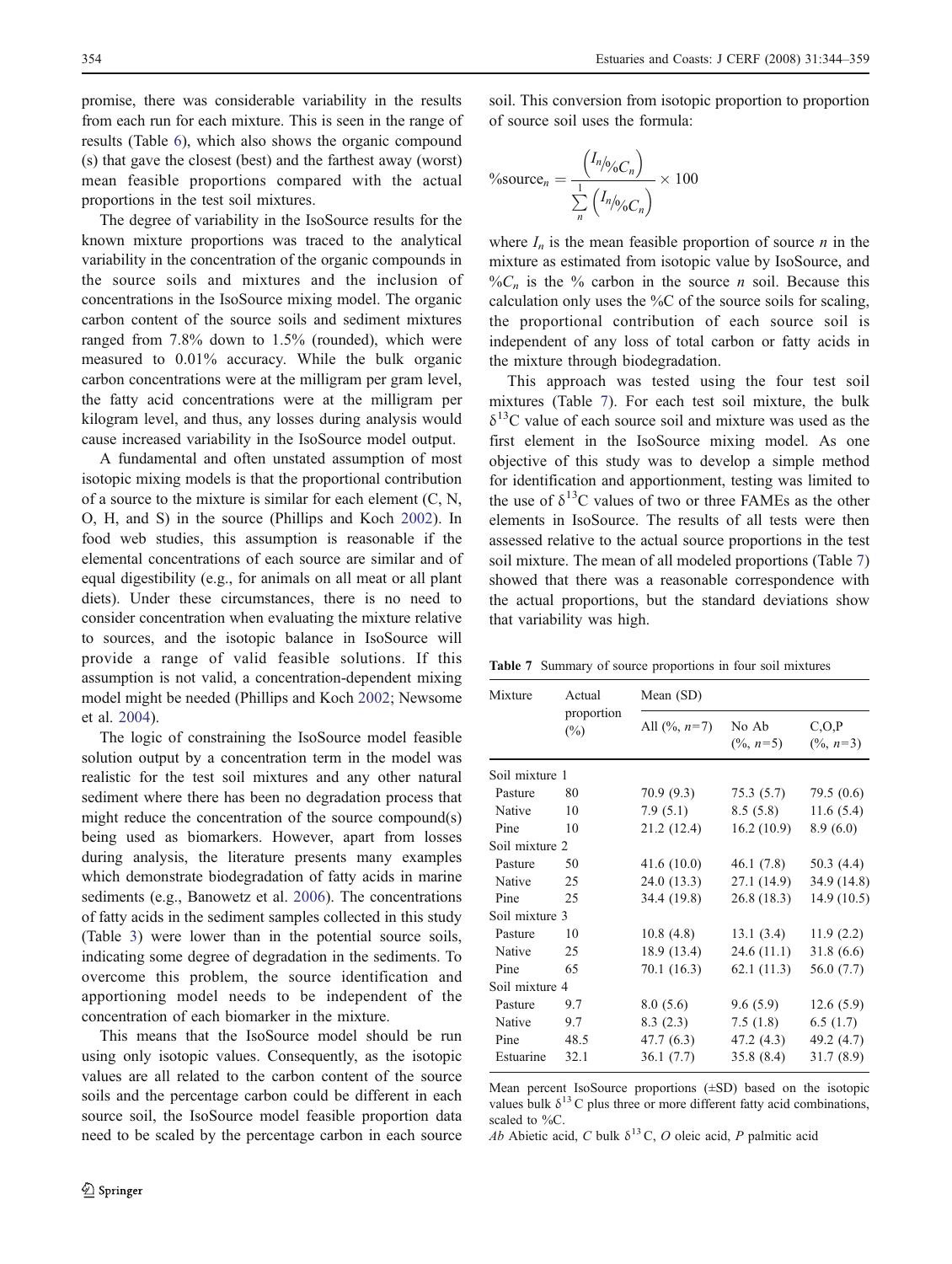<span id="page-11-0"></span>Because abietic acid rapidly decomposes in sunlight (McMartin [2003](#page-14-0)), and thus may not always be present in the estuarine samples, the results of tests using abietic acid were eliminated to produce a new mean "Mean (No Ab)" (Table [7\)](#page-10-0). The result of this simplification improved the modeled proportions correspondence with the actual proportions in the mixtures.

The simplification process was repeated by selecting the results of tests which included palmitic acid and oleic acid, as these were the fatty acids present in the highest concentrations in all soils analyzed. The new mean modeled proportions "Mean (C,O,P)" obtained using combinations of bulk carbon, oleic acid, and palmitic acid (Table [7](#page-10-0)) had similar or better correspondence with the actual proportions in the test soil mixtures. These results show that the "COP" results produced patterns of results which were consistent with the source soil proportions in the mixtures for a broad range of source soil proportions.

Exact matches were not obtained. This is consistent with the output from IsoSource which only provides a range of feasible proportions including the absolute solution. Using the statistical mean of the feasible proportions to simplify the mathematics does not alter that range of feasible proportions. Interpreted in this way, it can be seen that an exact match lies within the range of the mean±the standard deviation (Table [7](#page-10-0)). This means that the proposed method gives a "best estimate" within definable limits of the proportional contribution of each potential source soil to the sediment mixture.

While the bulk carbon, oleic acid, and palmitic acid isotopic values were found to be the optimum elements for source soil identification and apportionment, the inclusion of abietic acid in the suite of organic compounds analyzed from the source soils offers a positive link and a timeline where pine forest soils are potentially contributing to estuarine sediments. Because of its rapid breakdown in sunlight, if abietic acid is present, the sediment contains a soil endmember from pine forestry, and that soil was deposited in the estuary within about the last 30 days. This time can vary depending on local environmental conditions (McMartin [2003\)](#page-14-0). The absence of abietic acid does not preclude an endmember from pine forestry that was deposited earlier.

#### Natural Sediments

Harbor Sediments The "COP" approach was applied to the harbor sediments. Trial IsoSource runs using eight sources with three isotopes were very slow (hours) to run but demonstrated that several of the sources were likely to be present in relatively small proportions  $\left( \langle 1\% \rangle \right)$ . Although these low proportions were informative about where soil may not be coming from, the study objective was to identify major contributing sources. Consequently, sources

which contributed only very small proportions (e.g., mature undisturbed pine forest, native forest with Kauri, and flat farmland) were omitted from subsequent IsoSource runs, which then focused on the major sources. The omission of potential sources was justified by the same logic that allows the lumping together of similar sources in food web studies using IsoSource (Phillips and Gregg [2003](#page-15-0)). These "truncated" results (Table 8) showed that at the time of sampling, the major sources of soil to the harbor sediments came from clear cut pine forest and rolling pasture with a much smaller contribution from broadleaf native forest. While the total contribution from pine forest was around 80%, the "COP" method results indicated that the pine forest soil came from two widely separated areas of recently harvested forest around the left branch and right branch of the Mahurangi River (Fig. [1](#page-2-0)). The higher proportion of pine forest soil from the right branch area was consistent with active logging activity in that area.

The results also indicated that there were proportional contribution differences between the open harbor and mangrove sites which implied spatial differences in sedimentation across the Mahurangi River delta and in the sidearms. This is comparable with the differences in organic content between the harbor and mangrove sites (Table [2\)](#page-6-0). The proportions of soil from the two areas of pine forest were markedly different beneath the mangroves compared to the open intertidal sandflats, and there were higher proportions of rolling pasture source soil in the sediment from a sidearm dominated by this type of pasture (Table 8).

Case Study The "COP" approach was applied to an additional 30 sediment samples collected in November and December 2005 from an irregular spatial grid across the Mahurangi River delta and upper harbor. These samples were part of a larger, full harbor sediment survey, which will be reported elsewhere. The soil source identification

Table 8 Relative proportions of major source soils in harbor sediment samples in March 2005 as determined using the "COP" approach, corrected for %C in the source soils

| Sediment       | Source soil |       |       |       |
|----------------|-------------|-------|-------|-------|
|                | G3(%)       | N1(%) | P4(%) | P2(%) |
| H1             | 11.3        | 3.6   | 78.0  | 7.3   |
| H <sub>2</sub> | 10.1        | 2.3   | 74.5  | 13.1  |
| H <sub>3</sub> | 16.6        | 4.5   | 59.0  | 20.0  |
| M <sub>1</sub> | 73.0        | 1.0   | 23.5  | 2.3   |
| M <sub>2</sub> | 3.5         | 7.2   | 24.0  | 65.3  |
| M3             | 3.3         | 12.7  | 29.9  | 55.4  |

The values are the means of three IsoSource runs using C+O, C+P, and C+O+P where C=bulk  $\delta^{13}$  C, O=oleic acid, and P=palmitic acid. Sample codes are as per Table [1.](#page-3-0)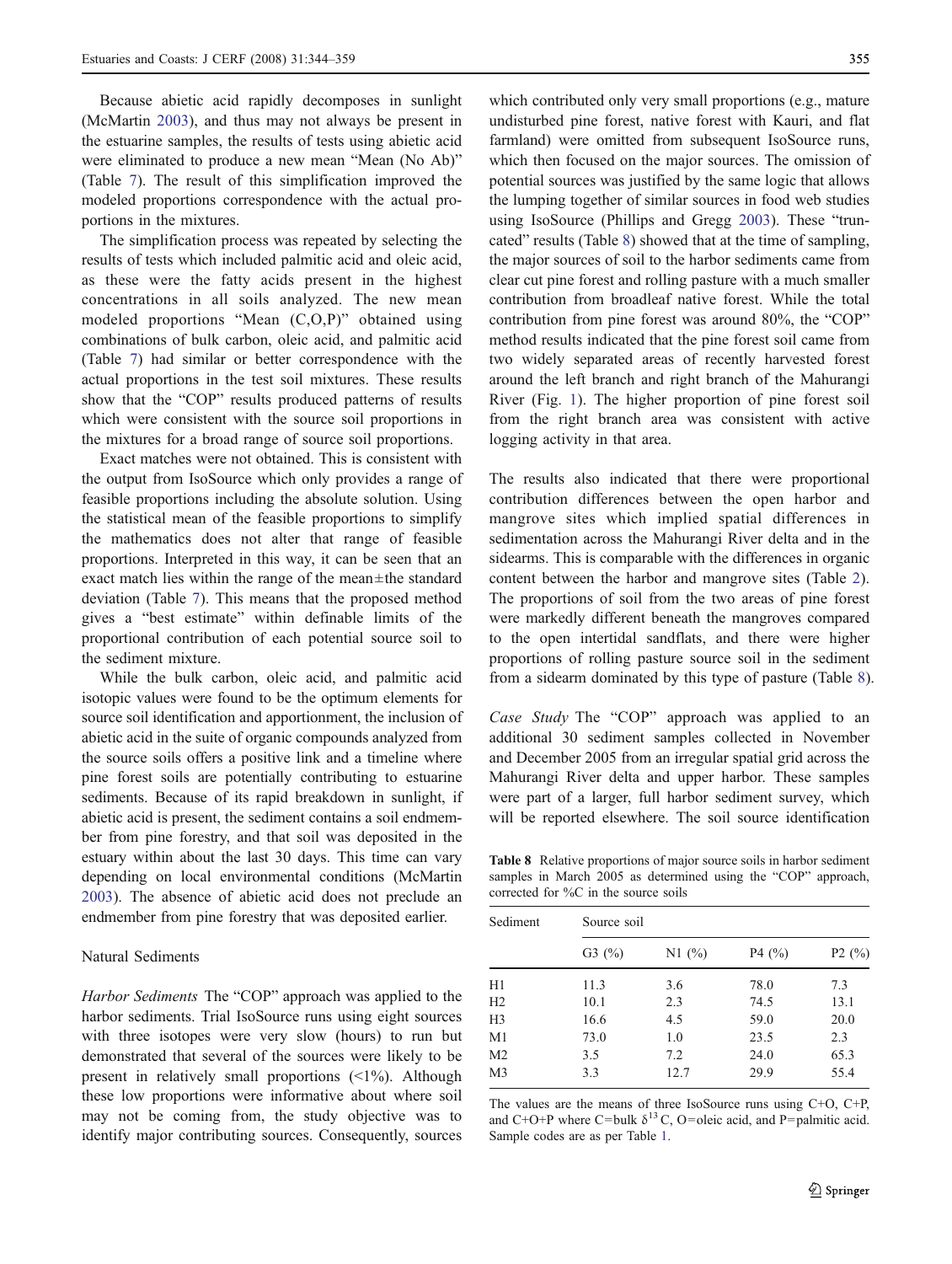<span id="page-12-0"></span>and apportionment results from these additional samples confirmed the initial results (Table [8](#page-11-0)), which showed high proportions of source soils from pine forest land use. However, they also showed relatively large spatial differences in total source soil contributions from the three main land use types at different locations across the Mahurangi River delta and the presence of an "estuarine" sediment component (Fig. 2).

While the hydrological modeling (Swales et al. [2002\)](#page-15-0) indicates that these "estuarine"-influenced sediments are most likely of terrigenous origin, the enrichment of the bulk carbon and CSIA  $\delta^{13}$ C isotopic signatures suggest a source closer to the coastal endmember than the terrigenous endmembers. Early diagenesis of the terrestrial soils that have been in the estuary for an extended period may contribute to this enrichment (e.g., van Vleet and Quinn [1979](#page-15-0)). However, deposition of pelagic marine algae or resuspended benthic microphytes and sediment from other areas of the downstream estuary are a more likely source (e.g., Canuel et al. [1997](#page-13-0)). Because C17 and C19 fatty acids were not detected in the case study samples, bacterial sources were likely to be a minimal. The most likely source for the estuarine influenced sediment was a large intertidal area, about 500 m downstream from the river delta area,

where benthic primary production was high and there was extensive rack-culture of Pacific oysters. A sediment sample from that area was used as the "estuarine" endmember to identify and apportion source soils across the Mahurangi River delta (Fig. 2).

The case study results showed that while the contemporary surface sediments of the river delta contained, on average, about 20% of the "estuarine" component, the river delta sediment also contained about 46% pine forest, 19% pasture, 14% native forest soil. As these three main land use types occupy 16, 64, and 18%, respectively, of the catchment, assuming a uniform baseline with percent soil contribution proportional to the land use area, it can be seen that pine forest was contributing almost three times the expected sediment load to the river delta at the time of sampling.

A closer examination of the IsoSource modeling results indicates that there was almost no sediment contribution from mature, undisturbed pine forest and that the pine forest soils mostly came from clear cut areas of recently harvested pine forest. Using a pine forest harvest rotation of 25 years and a vegetation recovery of 6–8 years to return to the sediment yield of undisturbed pine forest (Phillips et al. [2005](#page-15-0); Marden et al. [2006](#page-14-0)), the pine forest soil in the river delta sediments may have been coming from <15% of the

**Comparison key River** □ Pasture **■** Native **% Pine**  $\blacksquare$  Pine **Estuarine** 70 60 50 40 30 ٨C 20 10 0 **To sea**

Fig. 2 Comparative distribution (pie charts) of pine forest, pasture, and native forest soils in the recent sediments of the upper Mahurangi Harbour at selected locations across the river delta. The exact nature of the component labeled as "estuarine" has yet to be determined (see text). The base map is a contour plot of the % pine soil (right-hand scale) in the upper harbor, drawn from 29 sampling points (dots). The outer edge of the river delta corresponds approximately with the 40% pine soil contour line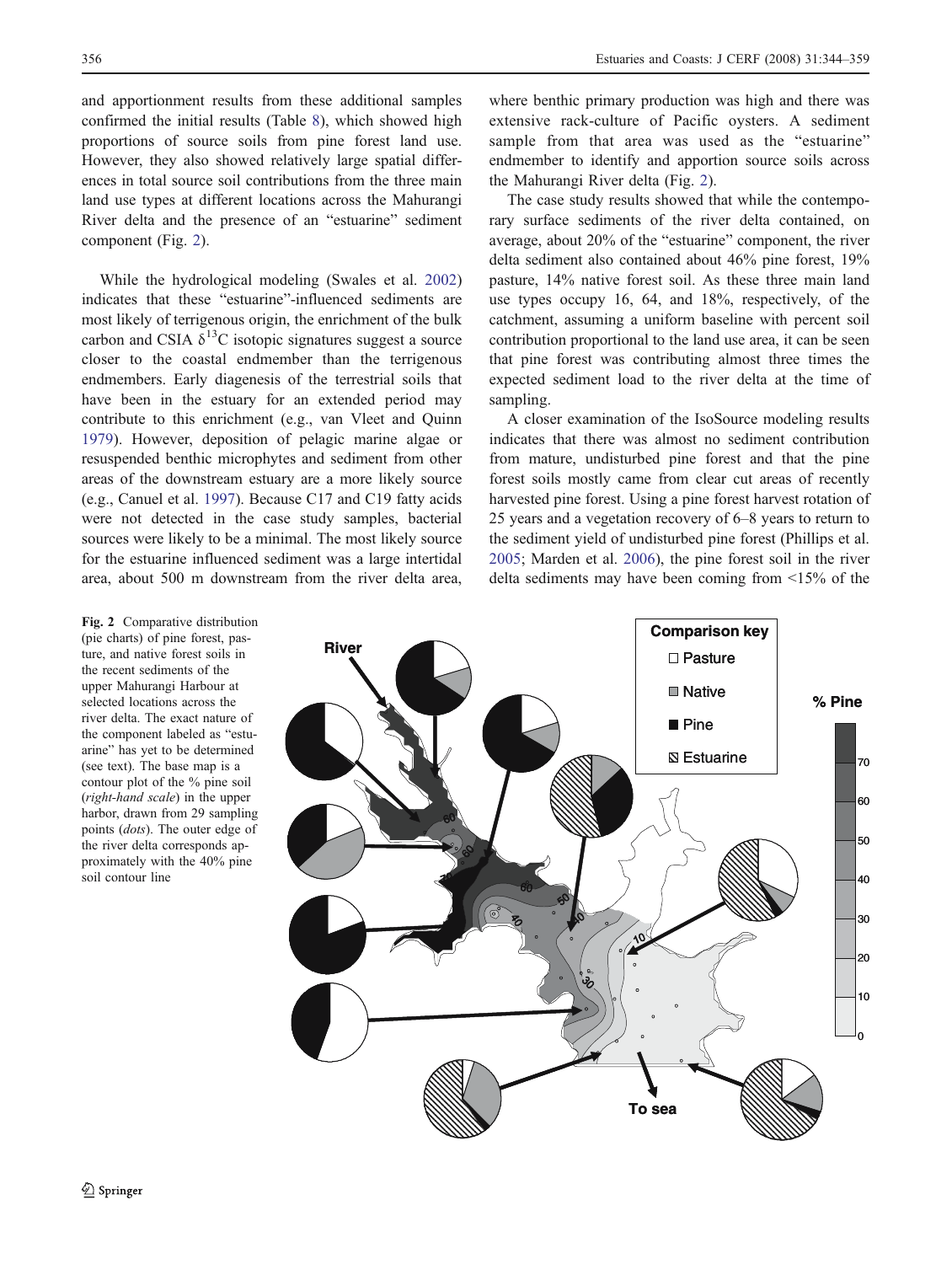<span id="page-13-0"></span>land use under pine forest. This suggests that the clear cut areas of harvested pine may have been producing as much as 20 times the expected sediment load per unit area of land use at the time of sampling.

This finding is consistent with results from the Pakuratahi Land Use Study (Eyles and Fahey [2006\)](#page-14-0) which included a comparison of sediment yield from paired forestry and pasture catchments. That study determined that over a 12-year period, "the farmed catchment produced almost four times more suspended sediment than the catchment in mature forest", which is consistent with the minimal sediment from undisturbed mature pine forest found in this study. However, the Pakuratahi Land Use Study also found that "during harvesting, sediment yields from the forested catchment were two and a half times more than the farmed catchment, and six times higher than before harvesting."

In the context of an estuary, the macrobenthic community is likely to adapt to the chronic exposure to low levels of suspended sediment from farmed land. However, when the forests are harvested, the sixfold or greater average increase in suspended sediment from forestry land may occur in several short duration acute events and have a catastrophic impact on those communities. If benthic communities remain smothered with a 2-cm layer of mud for more than 7 days, they are unlikely to survive (Norrko et al. [2002;](#page-14-0) Thrush et al. [2003b\)](#page-15-0), and recovery of the macrobenthic community in the estuary will be driven by recolonization by species more tolerant of fine sediments and mud.

The Pakuratahi Study suggests that "within two to three years the sediment produced from the forest catchment had fallen to pre-harvest levels." This is a faster time frame than the 6–8 years suggested by Phillips et al. ([2005](#page-15-0)), but serves to highlight the prolonged period of high acute suspended sediment yield that could occur after forest harvesting, unless sediment yield is managed.

# Conclusion

The method developed in this study gives a "best estimate" within definable limits of the proportional contribution of each potential source soil to the sediment mixture based on land use and on a catchment scale. This forensic use of stable isotopes provides a powerful tool which can be used by managers to modify land use practices and develop strategies that will reduce sediment transport loads to rivers, and thus, estuaries.

The case study demonstrated the use of the new method to determine the distribution pattern of pine forest soil proportions in the sediments across the Mahurangi River delta (Fig. [2,](#page-12-0) base map) and the disproportionate contribu-

tion of pine forest soil to the estuary relative to the catchment area occupied by that land use (Fig. [2,](#page-12-0) pie charts). This enhanced soil contribution appeared to be related to the removal of vegetation cover during clear cut forest harvest, leaving the bare soil vulnerable to erosion during heavy rain. This result is consistent with the findings of other studies. Other land use practices which produce large areas of bare soil for extended periods (e.g., tillage for crops), as well as road cuttings, site excavations, and land slippage, are also likely to produce enhanced sediment loads during periods of intense rainfall.

The patterns of source soil distribution across the upper estuary show that catchment sediment loads are not deposited uniformly across the river delta. This indicates that water sorting and estuarine hydrodynamics may be important factors to consider when sampling estuarine sediments for river-borne soils and other contaminants. These factors should also be considered when designing monitoring programs and studies of estuarine environments.

Acknowledgments This study was supported by the Auckland Region Council (ARC) and the Foundation for Research Science and Technology through capability funding, project CREB072. I thank Dr Sandy Elliott (NIWA) and Dominic McCarthy (ARC) for valuable discussions and the NIWA and ARC staff who assisted with sample collection in the catchment and across the estuary. I thank the reviewers for their comments.

## References

- Banowetz, G.M., G.W. Whittaker, K.P. Dierksen, M.D. Azevedo, A.C. Kennedy, S.M. Griffith, and J.J. Steiner. 2006. Fatty acid methyl ester analysis to identify sources of soil in surface water. Journal of Environmental Quality 35: 133–140.
- Benstead, J.P., J.G. March, B. Fry, K. Ewel, and C.M. Pringle. 2006. Testing IsoSource: Stable isotope analysis of a tropical fishery with diverse organic matter sources. Ecology 87: 326-333.
- Bi, X., G. Sheng, X. Liu, C. Li, and J. Fu. 2005. Molecular and carbon and hydrogen isotopic composition of  $n$ -alkanes in plant leaf waxes. Organic Geochemistry 36: 1405–1417.
- Blessing, M., M.A. Jochmann, and T.C. Schmidt. 2007. Pitfalls in compound-specific isotope analysis of environmental samples. Analytical and Bioanalytical Chemistry, doi[:10.1007/s00216-007-1588-1.](http://dx.doi.org/10.1007/s00216-007-1588-1)
- Boon, J.J., J.W. de Leeuw, and P.A. Schenck. 1975. Organic geochemistry of Walvis Bay diatomaceous ooze—I. Occurrence and significance of fatty acids. Geochimica et Cosmochimica Acta 39: 1559–1565.
- Boschker, H.T.S., and J.J. Middelburg. 2002. Stable isotopes and biomarkers in microbial ecology. FEMS Microbiology Ecology 40: 85–95.
- Boyd, T.J., C.L. Osburn, K.J. Johnson, K.B. Birgl, and R.B. Coffin. 2006. Compound-specific isotope analysis coupled with multivariate statistics to source–apportion hydrocarbon mixtures. Environmental Science and Technology 40: 1916–1924.
- Canuel, E.A., K.H. Freeman, and S.G. Wakeman. 1997. Isotopic compositions of lipid biomarker compounds in estuarine plants and surface sediments. Limnology and Oceanography 42: 1570–1583.
- Carabel, S., E. Godínez-Domínguez, P. Verísimo, L. Fernández, and J. Freire. 2006. An assessment of sample processing methods for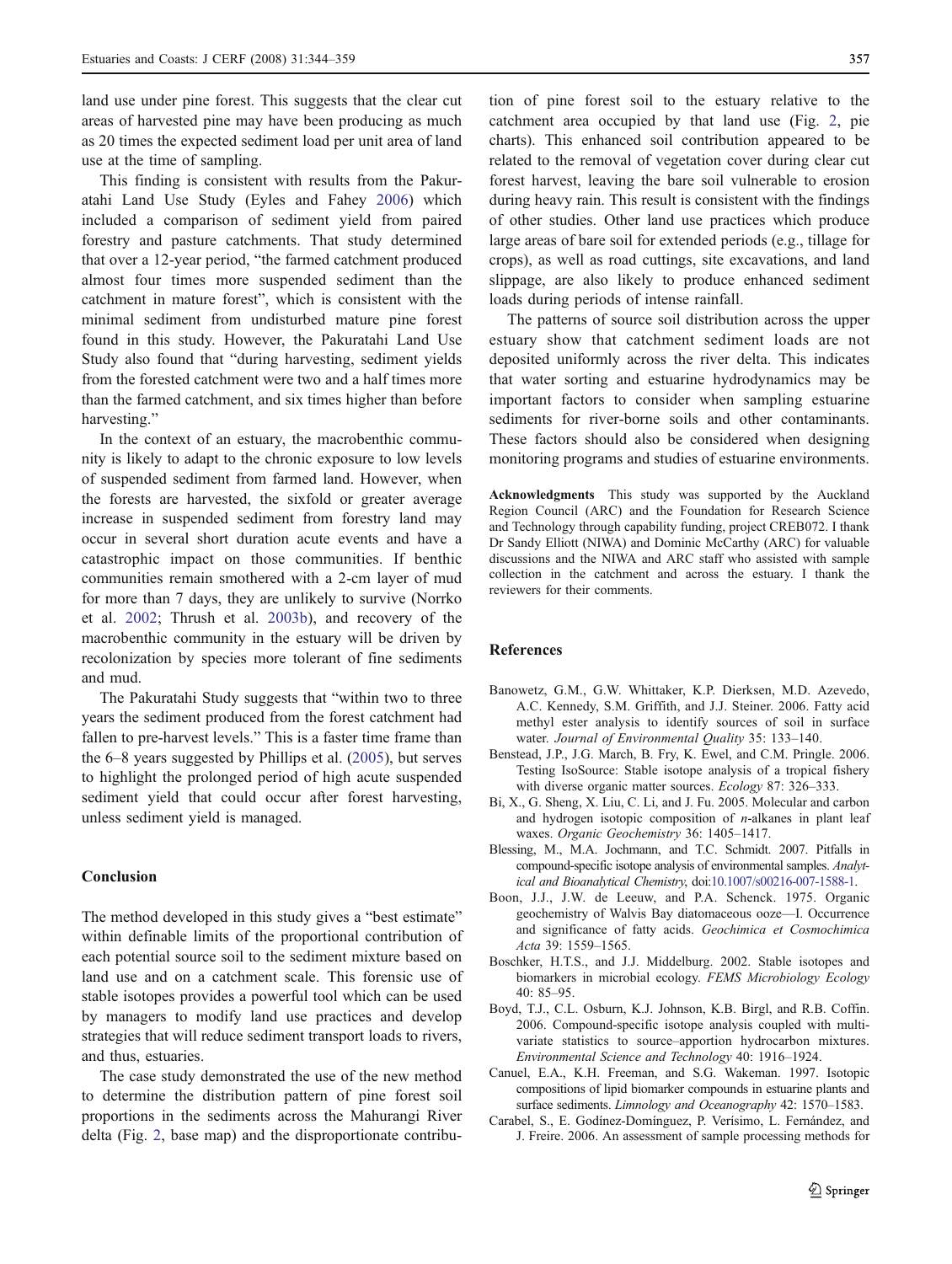<span id="page-14-0"></span>stable isotope analyses of marine food webs. Journal of Experimental Marine Biology and Ecology 336: 254–261.

- Chikaraishi, Y., and H. Naraoka. 2003. Compound-specific  $δD-δ<sup>13</sup>C$ analyses of n-alkanes extracted from terrestrial and aquatic plants. Phytochemistry 63: 361–371.
- Cifuentes, L.A., and G.G. Salata. 2001. Significance of carbon isotope discrimination between bulk carbon and extracted phospholipid fatty acids in selected terrestrial and marine environments. Organic Geochemistry 32: 613–621.
- Cloern, J.E., E.A. Canuel, and D. Harris. 2002. Stable carbon and nitrogen isotope composition of aquatic and terrestrial plants of the San Francisco Bay estuarine system. Limnology and Oceanography 47: 713–729.
- Collister, J.W., G. Rieley, B. Stern, G. Eglinton, and B. Fry. 1994. Compound-specific  $\delta^{13}$ C analyses of leaf lipids from plants with differing carbon dioxide metabolisms. Organic Geochemistry 21: 619–627.
- Cook, P.L.M., A.T. Revill, L.A. Clementson, and J.K. Volkman. 2004. Carbon and nitrogen cycling on intertidal mudflats of a temperate Australian estuary. III. Sources of organic matter. Marine Ecology–Progress Series 280: 55–72.
- Cummings, V.J., P. Nicholls, and S.F. Thrush. 2003. Mahurangi estuary ecological monitoring programme—Report on data collected from July 1994 to January 2003. NIWA report number HAM2003-066 prepared for Auckland Regional Council. Project Number ARC03207. June
- Dannheim, J., U. Struck, and T. Brey. 2007. Does sample bulk freezing affect stable isotope ratios of infaunal macrozoobenthos? Journal of Experimental Marine Biology and Ecology 351: 37–41.
- Ellis, J., V. Cummings, J. Hewitt, S.F. Thrush, and A. Norkko. 2002. Determining effects of suspended sediment on condition of a suspension feeding bivalve (Atrina zelandica): Results of a survey, a laboratory experiment and a field transplant experiment. Journal of Experimental Marine Biology and Ecology 267: 147– 174.
- Eyles, G., and B. Fahey (eds) 2006. Pakuratahi land use study. Hawkes Bay Regional Council report HBRC plan number 3861. June. 128 pp [www.hbrc.govt.nz/Land/PakuratahiLandUseStudy/](http://www.hbrc.govt.nz/Land/PakuratahiLandUseStudy/tabid/299/Default.aspx) [tabid/299/Default.aspx](http://www.hbrc.govt.nz/Land/PakuratahiLandUseStudy/tabid/299/Default.aspx)
- Fogel, M.L., and N. Tuross. 2003. Extending the limits of paleodietry studies of humans with compound specific carbon isotope analysis of amino acids. Journal of Archaeological Science 30: 535–545.
- Glaser, B.. 2005. Compound-specific stable-isotope (delta C-13) analysis in soil science. Journal of Plant Nutrition and Soil Science 1685: 633–648.
- Glaser, B., and W. Zech. 2005. Reconstruction of climate and landscape changes in a high mountain lake catchment in the Gorkha Himal, Nepal during the Late Glacial and Holocene as deduced from radiocarbon and compound-specific stable isotope analysis of terrestrial, aquatic and microbial biomarkers. Organic Geochemistry 36: 1086–1098.
- Goñi, M.A., K.C. Ruttenberg, and T.I. Eglinton. 1997. Sources and contribution of terrigenous organic carbon to the surface sediments in the Gulf of Mexico. Nature 389: 275–278.
- Graham, M.C., R. Allan, A.E. Fallick, and J.G. Farmer. 2006. Investigation of extraction and clean-up procedures used in the quantification and stable isotopic characterisation of PAHs in contaminated urban soils. Science of the Total Environment 360: 81–89.
- Hayes, J.M., K.H. Freeman, B.N. Popp, and C.H. Hoham. 1990. Compound-specific isotopic analyses: A novel tool for reconstruction of ancient biogeochemical processes. Organic Geochemistry 16: 1115–1128.
- Hewitt, J.E., S.F. Thrush, P. Legendre, V.J. Cummings, and A. Norkko. 2002. Integrating heterogeneity across spatial scales: interactions

between Atrina zelandica and benthic macrofauna. Marine Ecology–Progress Series 239: 115–128.

- Hu, J., H. Zhang, and P. Peng. 2006. Fatty acid composition of surface sediments in the subtropical Pearl River estuary and adjacent shelf, Southern China. Estuarine Coastal and Shelf Science 66: 346–356.
- Ibekwe, A.M., and A.C. Kennedy. 1999. Fatty acid methyl ester (FAME) profiles as a tool to investigate community structure of two agricultural soils. Plant Soil 206: 151–161.
- Jacob, U., K. Mintenbeck, T. Brey, R. Knust, and K. Beyer. 2005. Stable isotope food web studies: A case for standardized sample treatment. Marine Ecology–Progress Series 287: 251–253.
- Karlik, B., and B. Szpakowska. 2001. Labile organic matter and heavy metals in waters of agricultural landscape. Polish Journal of Environmental Studies 10: 85–88.
- Kennedy, A.C. 1998. Determination of the source of a soil sample. US Patent 5,766,953, 16 June.
- Kennedy, P., H. Kennedy, and S. Papadimitriou. 2005. The effect of acidification on the determination of organic carbon, total nitrogen and their stable isotopic composition in algae and marine sediment. Rapid Communications in Mass Spectrometry 19: 1063–1068.
- Klopfenstein, W.E.. 1971. On methylation of unsaturated acids using boron trihalide–methanol reagents. Journal of Lipid Research 12: 773–776.
- Lohrer, A.M., S.F. Thrush, J.E. Hewitt, K. Berkenbusch, M. Ahrens, and V.J. Cummings. 2004. Terrestrially derived sediment: Response of marine macrobenthic communities to thin terrigenous deposits. Marine Ecology-Progress Series 273: 121–138.
- Lohrer, A.M., S.F. Thrush, C.J. Lundquist, K. Vopel, J.E. Hewitt, and P. Nicholls. 2006. Deposition of terrigenous sediment on subtidal marine macrobenthos: Response of two contrasting community types. Marine Ecology-Progress Series 307: 115–125.
- Marden, M., D. Rowan, and C. Phillips. 2006. Sediment sources and delivery following plantation harvesting in a weathered volcanic terrain, Coromandel Peninsula, North Island, New Zealand. Australian Journal of Soil Research 44: 219–232.
- McClymont, E.L., A. Martínez-Garcia, and A. Rosell-Melé. 2007. Benefits of freeze-drying sediments for the analysis of total chlorins and alkenone concentrations in marine sediments. Organic Geochemistry 38: 1002–1007.
- McMartin, D.W. 2003. Persistence and fate of acidic hydrocarbons in aquatic environments: naphthenic acids and resin acids. PhD Thesis, Division of Environmental Engineering, University of Saskatchewan, Saskatoon, Canada.
- Mead, R., Y. Xu, J. Chong, and R. Jaffé. 2005. Sediment and soil organic matter source assessment as revealed by the molecular distribution and carbon isotopic composition of n-alkanes. Organic Geochemistry 36: 363–370.
- Medina, I., S. Aubourg, J.M. Gallardo, and R. Pérez-Martín. 1992. Comparison of six methylation methods for analysis of the fatty acid composition of albacore lipid. International Journal of Food Science and Technology 21: 597–601.
- Moss, C.W., M.A. Lambert, and W.H. Merwin. 1974. Comparison of rapid methods for analysis of bacterial fatty acids. Applied Microbiology 28: 80–85.
- Newsome, S.D., D.L. Phillips, B.J. Culleton, T.P. Guilderson, and P.L. Koch. 2004. Dietary reconstruction of an early to middle Holocene human population from central California coast: Insights from advanced stable isotope mixing models. Journal of Archaeological Science 31: 1101–1115.
- Norkko, A., S.F. Thrush, J.E. Hewitt, V.J. Cummings, and et al. 2002. Smothering of estuarine sandflats by terrigenous clay: the role of wind-wave disturbance and bioturbation in sitedependent macrofaunal recovery. Marine Ecology–Progress Series 234: 23–41.